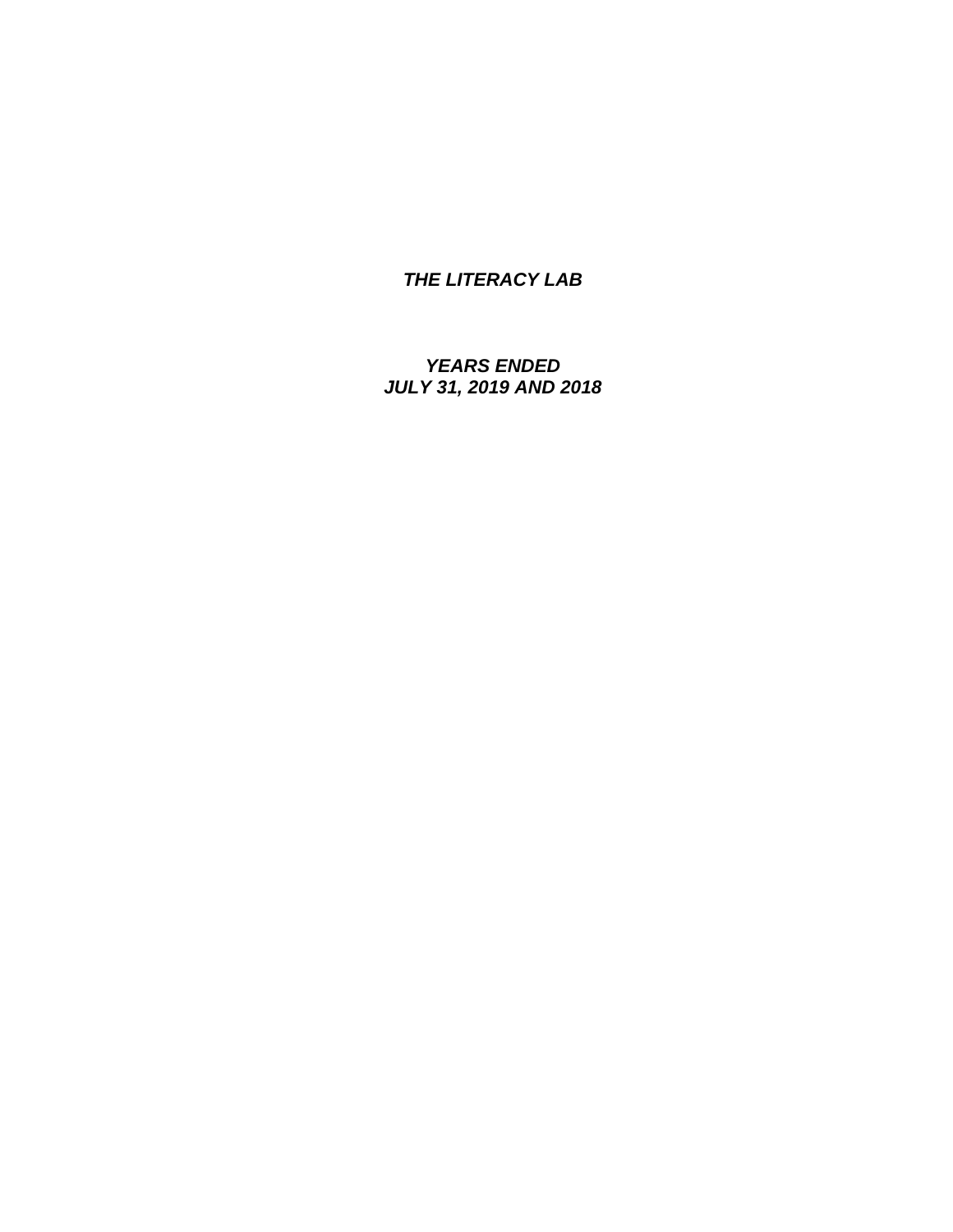## YEARS ENDED JULY 31, 2019 AND 2018

# TABLE OF CONTENTS

|                                                                                                                                                                                                                          | Page           |
|--------------------------------------------------------------------------------------------------------------------------------------------------------------------------------------------------------------------------|----------------|
| Independent auditors' report                                                                                                                                                                                             | $1 - 2$        |
| <b>Financial statements:</b>                                                                                                                                                                                             |                |
| Statements of financial position                                                                                                                                                                                         | 3              |
| Statements of activities                                                                                                                                                                                                 | 4              |
| Statements of functional expenses                                                                                                                                                                                        | $5-6$          |
| Statements of cash flows                                                                                                                                                                                                 | $\overline{7}$ |
| Notes to financial statements                                                                                                                                                                                            | $8-22$         |
| Supplemental information:                                                                                                                                                                                                |                |
| Schedule of revenues and expenses – Department of Workforce<br>Development - Contract No. 44500-O18-IHL0024-01                                                                                                           | 23             |
| Schedule of expenditures of federal awards                                                                                                                                                                               | 24             |
| Notes to schedule of expenditures of federal awards                                                                                                                                                                      | 25             |
| Independent auditors' report on internal control over financial reporting and<br>on compliance and other matters based on an audit of financial statements<br>performed in accordance with Government Auditing Standards | 26-27          |
| Independent auditors' report on compliance for the major program and<br>on internal control over compliance required by the Uniform Guidance                                                                             | 28-29          |
| Schedule of findings and questioned costs                                                                                                                                                                                | 30-31          |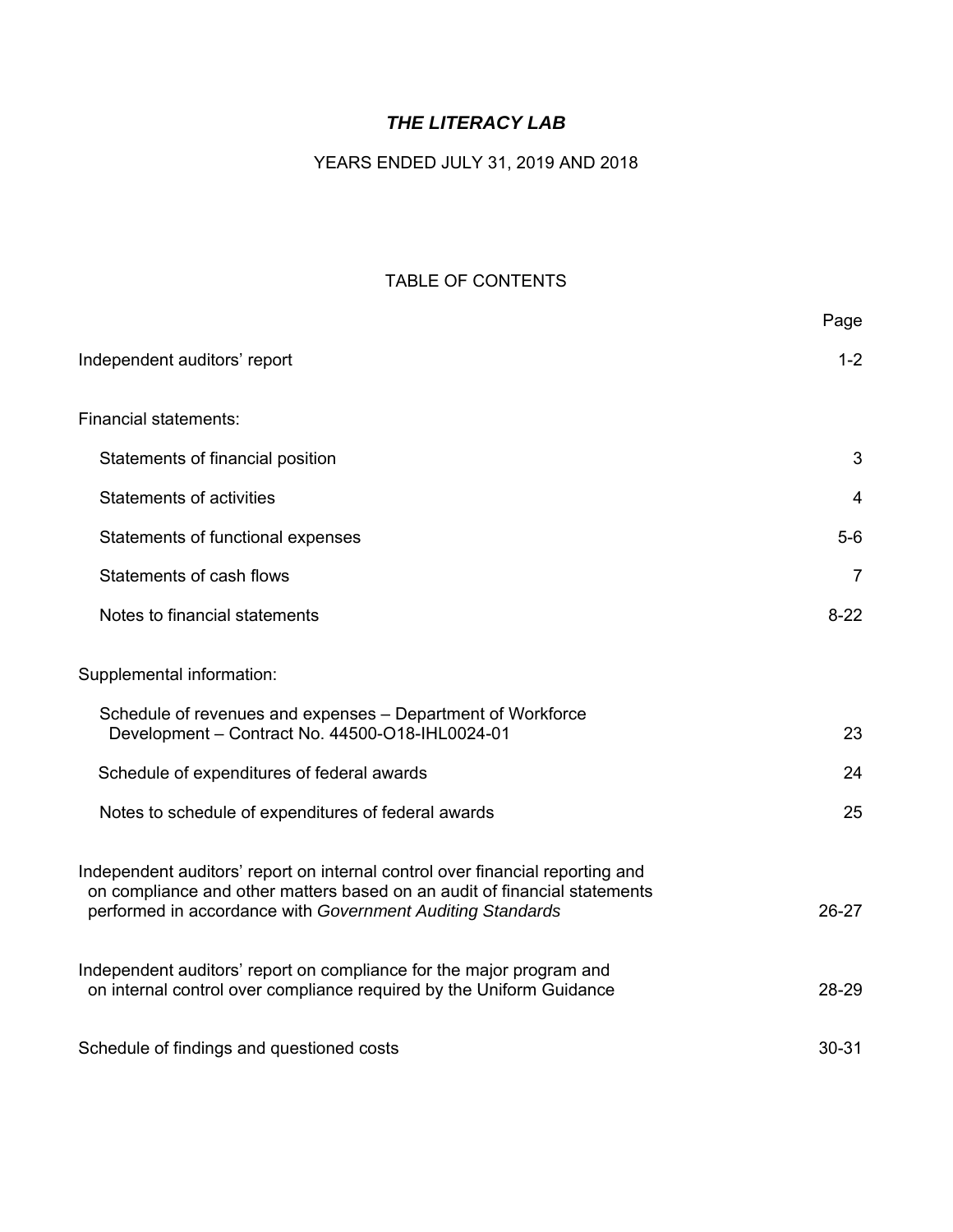

A Professional Corporation

Independent Auditors' Report

Board of Directors The Literacy Lab Washington, D.C.

#### **Report on the Financial Statements**

We have audited the accompanying financial statements of The Literacy Lab (the Organization) (a nonprofit organization), which comprise the statements of financial position as of July 31, 2019 and 2018 and the related statements of activities, functional expenses and cash flows for the years then ended and the related notes to the financial statements.

#### **Management's Responsibility for the Financial Statements**

Management is responsible for the preparation and fair presentation of these financial statements in accordance with accounting principles generally accepted in the United States of America; this includes the design, implementation and maintenance of internal control relevant to the preparation and fair presentation of financial statements that are free from material misstatement whether due to fraud or error.

#### **Auditors' Responsibility**

Our responsibility is to express an opinion on these financial statements based on our audits. We conducted our audit in accordance with auditing standards generally accepted in the United States of America and the standards applicable to financial audits contained in *Government Auditing Standards*, issued by the Comptroller General of the United States. Those standards require that we plan and perform the audit to obtain reasonable assurance about whether the financial statements are free from material misstatement.

An audit involves performing procedures to obtain audit evidence about the amounts and disclosures in the financial statements. The procedures selected depend on the auditors' judgment, including the assessment of the risks of material misstatement of the financial statements, whether due to fraud or error. In making those risk assessments, the auditors consider internal control relevant to the Organization's preparation and fair presentation of the financial statements in order to design audit procedures that are appropriate in the circumstances, but not for the purpose of expressing an opinion on the effectiveness of the Organization's internal control. Accordingly, we express no such opinion. An audit also includes evaluating the appropriateness of accounting policies used and the reasonableness of significant accounting estimates made by management, as well as evaluating the overall presentation of the financial statements.

We believe that the audit evidence we have obtained is sufficient and appropriate to provide a basis for our audit opinion.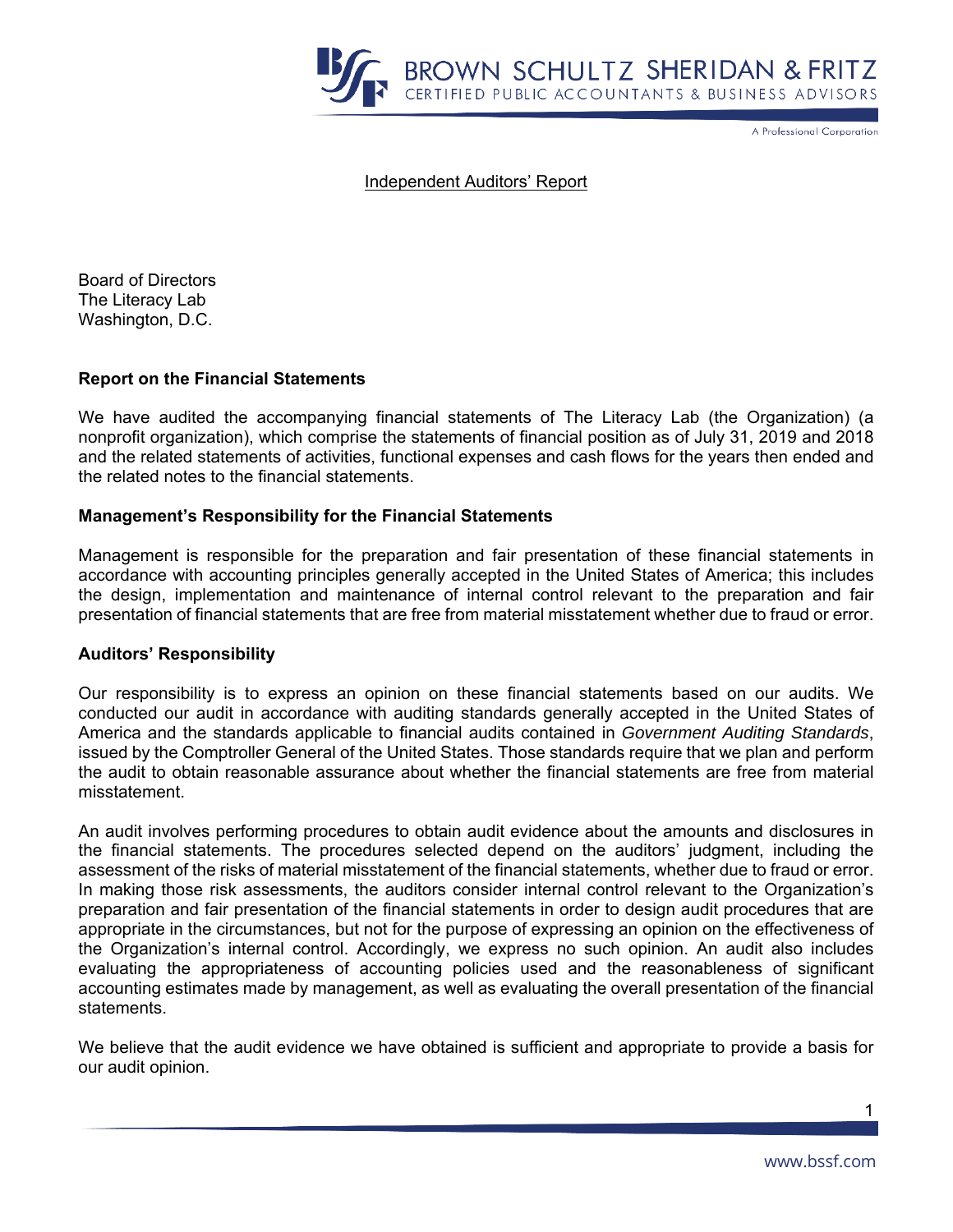### **Opinion**

In our opinion, the financial statements referred to above present fairly, in all material respects, the financial position of the Organization as of July 31, 2019 and 2018, and the changes in its net assets and its cash flows for the years then ended in accordance with accounting principles generally accepted in the United States of America.

#### **Other Matters**

Our audits were conducted for the purpose of forming an opinion on the financial statements as a whole. The accompanying schedule of revenues and expenses – Department of Workforce Development – Contract No. 44500-O18-IHL0024-01 is presented for purposes of additional analysis as required by the State of Wisconsin Department of Workforce Development and is not a required part of the financial statements. The accompanying schedule of expenditures of federal awards is presented for purposes of additional analysis as required by Title 2 U.S. *Code of Federal Regulations* Part 200, *Uniform Administrative Requirements, Cost Principles, and Audit Requirements for Federal Awards,* and is not a required part of the financial statements. Such information is the responsibility of management and was derived from and relates directly to the underlying accounting and other records used to prepare the financial statements. The schedule of revenues and expenses – Department of Workforce Development – Contract No. 44500-O18-IHL0024-01 and schedule expenditures of federal awards have been subjected to the auditing procedures applied in the audits of the financial statements and certain additional procedures, including comparing and reconciling such information directly to the underlying accounting and other records used to prepare the financial statements or to the financial statements themselves, and other additional procedures in accordance with auditing standards generally accepted in the United States of America. In our opinion, the schedule of revenues and expenses – Department of Workforce Development – Contract No. 44500-O18-IHL0024-01 and schedule of expenditures of federal awards are fairly stated, in all material respects, in relation to the financial statements as a whole.

### **Other Reporting Required by** *Government Auditing Standards*

In accordance with *Government Auditing Standards*, we have also issued our report dated January 28, 2020, on our consideration of the Organization's internal control over financial reporting and on our tests of its compliance with certain provisions of laws, regulations, contracts and grant agreements and other matters. The purpose of that report is to describe the scope of our testing of internal control over financial reporting and compliance and the results of that testing, and not to provide an opinion on the effectiveness of the Organization's internal control over financial reporting or on compliance. That report is an integral part of an audit performed in accordance with *Government Auditing Standards* in considering the Organization's internal control over financial reporting and compliance.

Brown Schultz Skiden's Fitz

Camp Hill, Pennsylvania January 28, 2020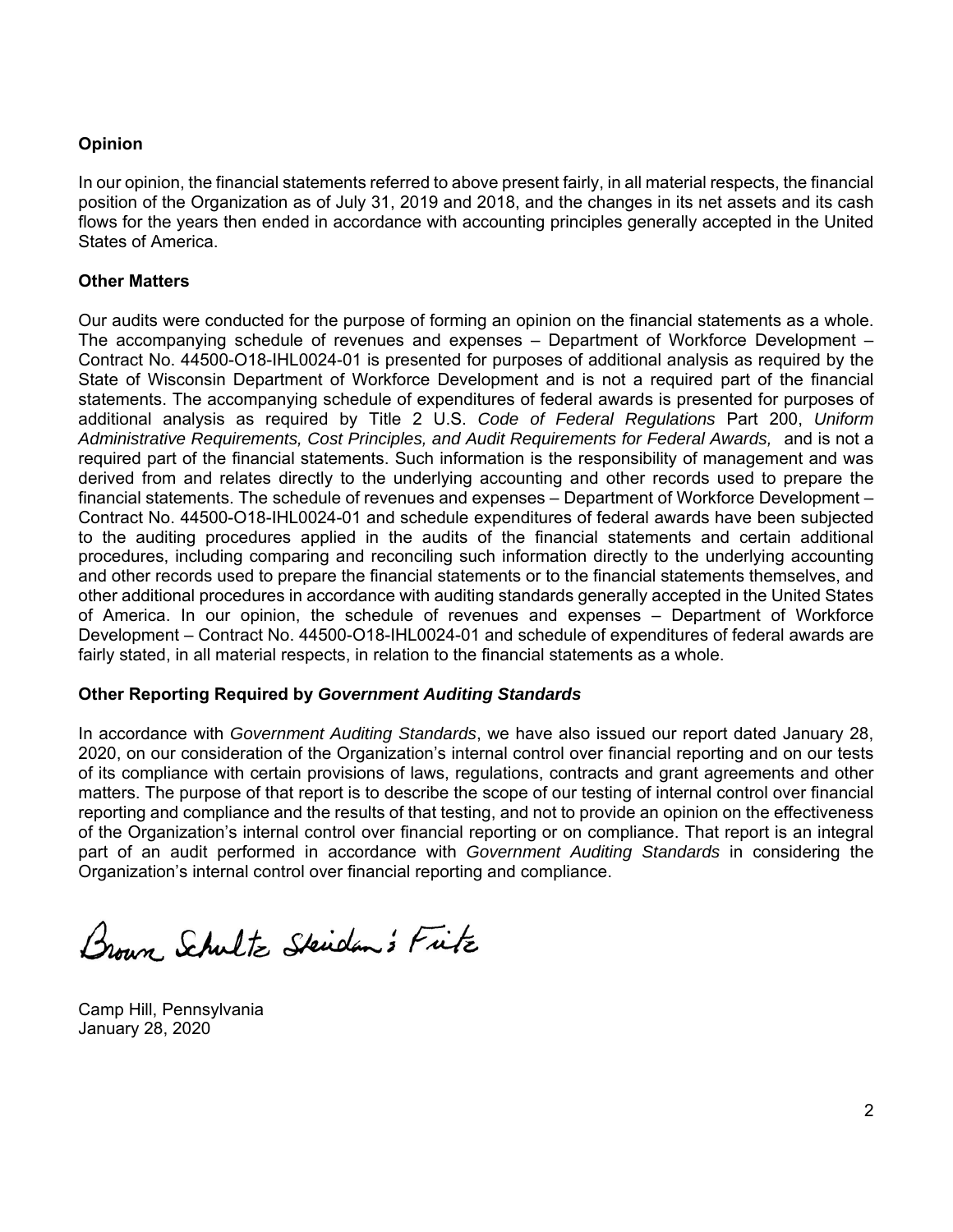## STATEMENTS OF FINANCIAL POSITION

## JULY 31, 2019 AND 2018

## ASSETS

|                                         | 2019          | 2018          |
|-----------------------------------------|---------------|---------------|
| <b>Current assets:</b>                  |               |               |
| Cash                                    | \$3,732,841   | \$2,830,233   |
| Accounts receivable                     | 62,065        | 322,316       |
| Grants receivable                       | 705,227       | 812,080       |
| Contributions receivable                | 610,858       | 1,142,670     |
| Prepaid expenses                        | 187,192       | 137,663       |
| <b>Total current assets</b>             | 5,298,183     | 5,244,962     |
| Fixed assets, net                       | 93,015        | 8,356         |
| Other assets, deposits                  | 29,890        | 10,640        |
| <b>Total assets</b>                     | \$5,421,088   | \$5,263,958   |
| <b>LIABILITIES AND NET ASSETS</b>       |               |               |
| <b>Current liabilities:</b>             |               |               |
| Accounts payable and accrued expenses   | \$<br>153,014 | \$<br>158,108 |
| Accrued payroll and payroll liabilities | 130,857       | 75,987        |
| Deferred revenue                        | 130,129       | 467,497       |
| Deferred rent                           | 434           | 287           |
| Total liabilities, all current          | 414,434       | 701,879       |
|                                         |               |               |
| Net assets:                             |               |               |
| Without donor restrictions              | 3,345,112     | 2,623,409     |
| With donor restrictions                 | 1,661,542     | 1,938,670     |
| Total net assets                        | 5,006,654     | 4,562,079     |
| Total liabilities and net assets        | \$5,421,088   | \$5,263,958   |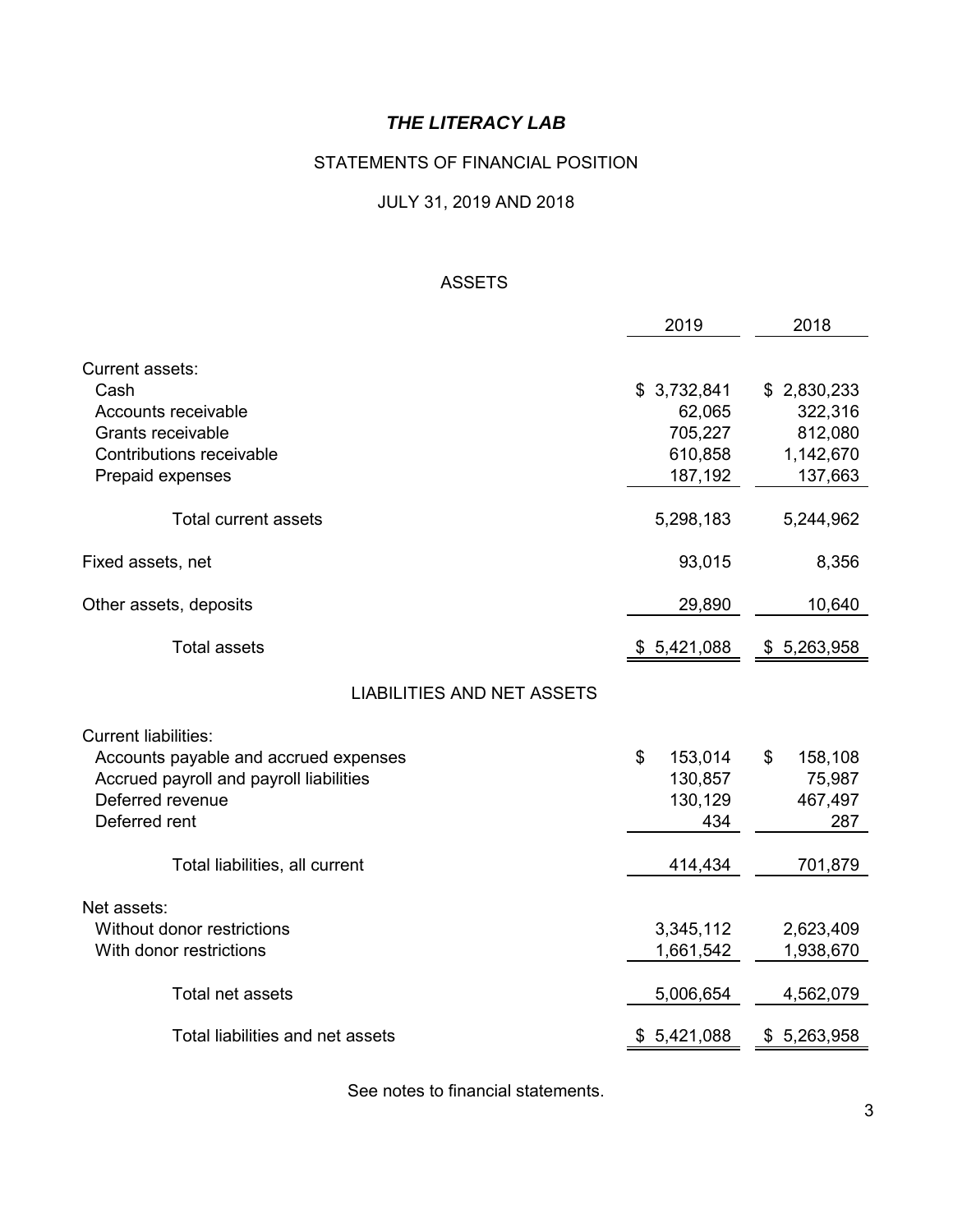#### STATEMENTS OF ACTIVITIES

### YEARS ENDED JULY 31, 2019 AND 2018

|                                       | 2019            |              |                 | 2018            |                 |                 |
|---------------------------------------|-----------------|--------------|-----------------|-----------------|-----------------|-----------------|
|                                       | Without donor   | With donor   |                 | Without donor   | With donor      |                 |
|                                       | restrictions    | restrictions | Total           | restrictions    | restrictions    | Total           |
| Revenues and other support:           |                 |              |                 |                 |                 |                 |
| Government grants                     | 4,774,337<br>\$ |              | 4,774,337<br>\$ | \$<br>4,308,674 |                 | 4,308,674<br>\$ |
| Contributions and other grants        | 929,120         | \$2,245,609  | 3,174,729       | 569,601         | \$2,455,865     | 3,025,466       |
| Program service fees, tutoring        | 3,449,483       |              | 3,449,483       | 2,764,198       |                 | 2,764,198       |
| Donated services                      | 950             |              | 950             | 579             |                 | 579             |
| Interest and other income             | 41,494          |              | 41,494          | 9,762           |                 | 9,762           |
| Net assets released from restrictions | 2,522,737       | (2,522,737)  |                 | 1,086,580       | (1,086,580)     |                 |
| Total revenues and other support      | 11,718,121      | (277, 128)   | 11,440,993      | 8,739,394       | 1,369,285       | 10,108,679      |
| Expenses:                             |                 |              |                 |                 |                 |                 |
| Program services                      | 10,422,846      |              | 10,422,846      | 8,039,392       |                 | 8,039,392       |
| Management and general                | 295,213         |              | 295,213         | 271,244         |                 | 271,244         |
| Fundraising                           | 278,359         |              | 278,359         | 242,424         |                 | 242,424         |
| Total expenses                        | 10,996,418      |              | 10,996,418      | 8,553,060       |                 | 8,553,060       |
| Changes in net assets                 | 721,703         | (277, 128)   | 444,575         | 186,334         | 1,369,285       | 1,555,619       |
| Net assets:                           |                 |              |                 |                 |                 |                 |
| Beginning of year                     | 2,623,409       | 1,938,670    | 4,562,079       | 2,437,075       | 569,385         | 3,006,460       |
| End of year                           | 3,345,112       | \$1,661,542  | 5,006,654       | 2,623,409<br>\$ | 1,938,670<br>\$ | 4,562,079       |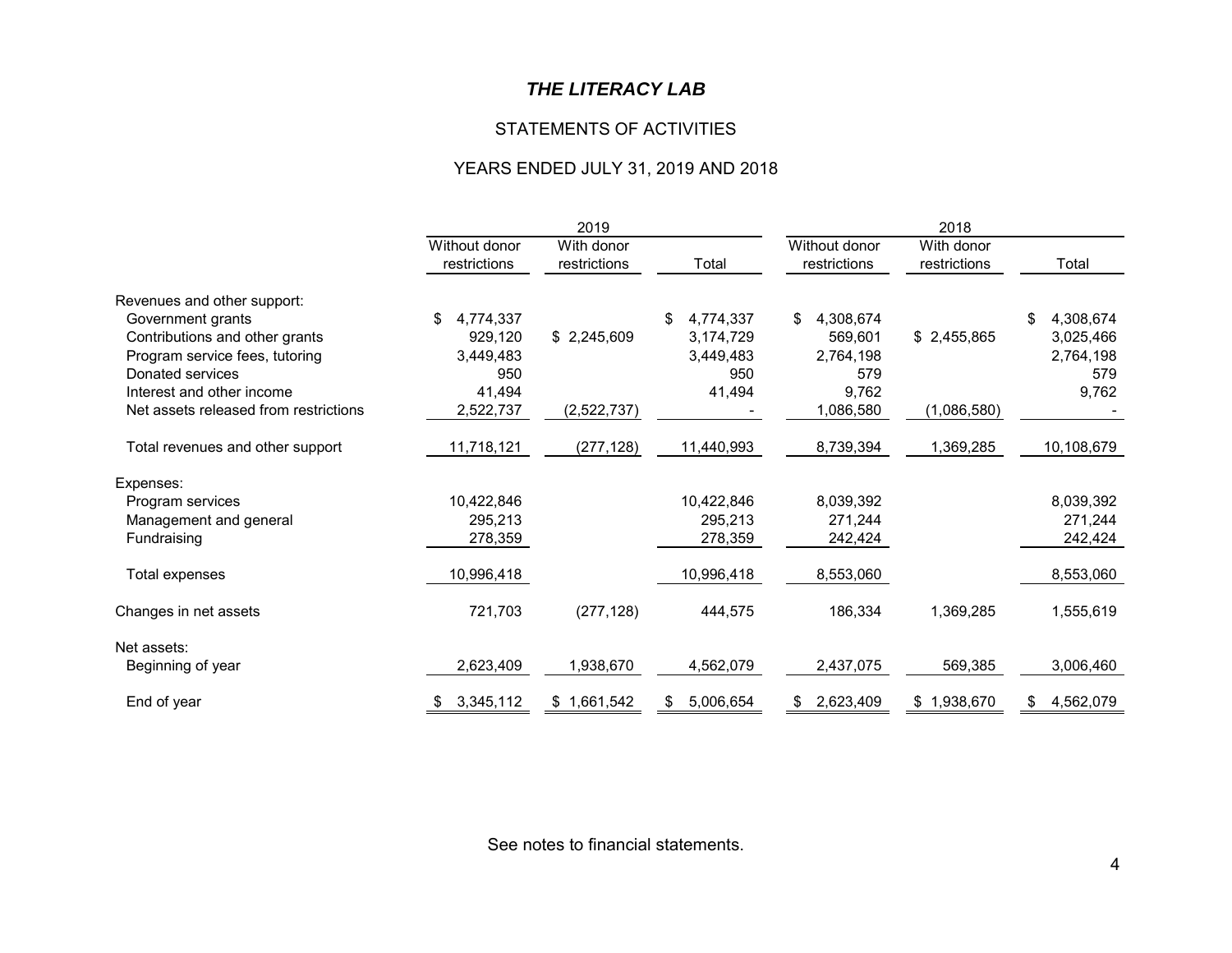## STATEMENT OF FUNCTIONAL EXPENSES

## YEAR ENDED JULY 31, 2019

|                                      | Program services |             |                 | Supporting services |               |                 |
|--------------------------------------|------------------|-------------|-----------------|---------------------|---------------|-----------------|
|                                      | Literacy         | Leading     | Total program   | Management          |               |                 |
|                                      | Intervention     | Men         | services        | and general         | Fundraising   | Total           |
| Payroll expenses:                    |                  |             |                 |                     |               |                 |
| Staff salaries                       | \$1,562,386      | \$1,011,249 | 2,573,635<br>\$ | \$<br>204,708       | 168,372<br>\$ | \$<br>2,946,715 |
| <b>Tutor living allowances</b>       | 4,204,124        |             | 4,204,124       |                     |               | 4,204,124       |
| Fringe benefits                      | 525,860          | 34,417      | 560,277         | 12,963              | 8,380         | 581,620         |
| Payroll taxes                        | 412,384          | 99,161      | 511,545         | 36,820              | 24,263        | 572,628         |
| Payroll fees                         | 32,158           | 7,803       | 39,961          | 2,789               | 1,894         | 44,644          |
|                                      |                  |             |                 |                     |               |                 |
| Total payroll expenses               | 6,736,912        | 1,152,630   | 7,889,542       | 257,280             | 202,909       | 8,349,731       |
| Direct program expenses:             |                  |             |                 |                     |               |                 |
| Coaches and program consultants      | 972,167          | 296,397     | 1,268,564       |                     |               | 1,268,564       |
| Program fees                         | 230,725          |             | 230,725         |                     |               | 230,725         |
| Program supplies                     | 46,319           | 31,770      | 78,089          |                     |               | 78,089          |
| Training costs                       | 87,877           | 49,771      | 137,648         |                     |               | 137,648         |
| Program-related travel               | 37,759           | 56,611      | 94,370          |                     |               | 94,370          |
| Recruitment expenses                 | 38,916           | 3,283       | 42,199          |                     |               | 42,199          |
| Tutor meetings and social events     | 19,755           | 28,031      | 47,786          |                     |               | 47,786          |
| Security background checks           | 28,602           | 1,452       | 30,054          |                     |               | 30,054          |
| <b>Education awards</b>              |                  | 139,000     | 139,000         |                     |               | 139,000         |
| Other direct program expenses        | 5,268            | 1,861       | 7,129           |                     |               | 7,129           |
| Total direct program expenses        | 1,467,388        | 608,176     | 2,075,564       |                     |               | 2,075,564       |
| General and administrative expenses: |                  |             |                 |                     |               |                 |
| Rent                                 | 172,354          | 42,405      | 214,759         | 15,780              | 9,938         | 240,477         |
| Professional fees                    | 36,220           | 6,028       | 42,248          | 2,294               | 56,445        | 100,987         |
| Accounting and audit                 | 15,560           | 3,743       | 19,303          | 1,425               | 897           | 21,625          |
| Office expense                       | 22,406           | 5,539       | 27,945          | 1,692               | 1,281         | 30,918          |
| License and fees                     | 36,928           | 4,732       | 41,660          | 1,801               | 1,134         | 44,595          |
| Corporate insurance                  | 27,845           | 6,697       | 34,542          | 2,549               | 1,606         | 38,697          |
| Travel, food and beverage            | 19,069           | 12,203      | 31,272          | 1,174               | 1,924         | 34,370          |
| Staff retreats and events            | 14,358           | 3,591       | 17,949          | 1,310               | 825           | 20,084          |
| Telephone and internet               | 7,613            | 1,831       | 9,444           | 697                 | 439           | 10,580          |
| Professional development             | 10,135           | 4,886       | 15,021          | 629                 | 397           | 16,047          |
| Postage and delivery                 | 1,586            | 443         | 2,029           | 130                 | 174           | 2,333           |
| Advertising and marketing            | 282              | 337         | 619             | 26                  | 346           | 991             |
| Depreciation                         | 765              | 184         | 949             | 8,426               | 44            | 9,419           |
| Total other allocated expenses       | 365,121          | 92,619      | 457,740         | 37,933              | 75,450        | 571,123         |
|                                      |                  |             |                 |                     |               |                 |
| Total functional expenses            | \$8,569,421      | \$1,853,425 | \$10,422,846    | 295,213<br>S        | 278,359<br>S  | \$10,996,418    |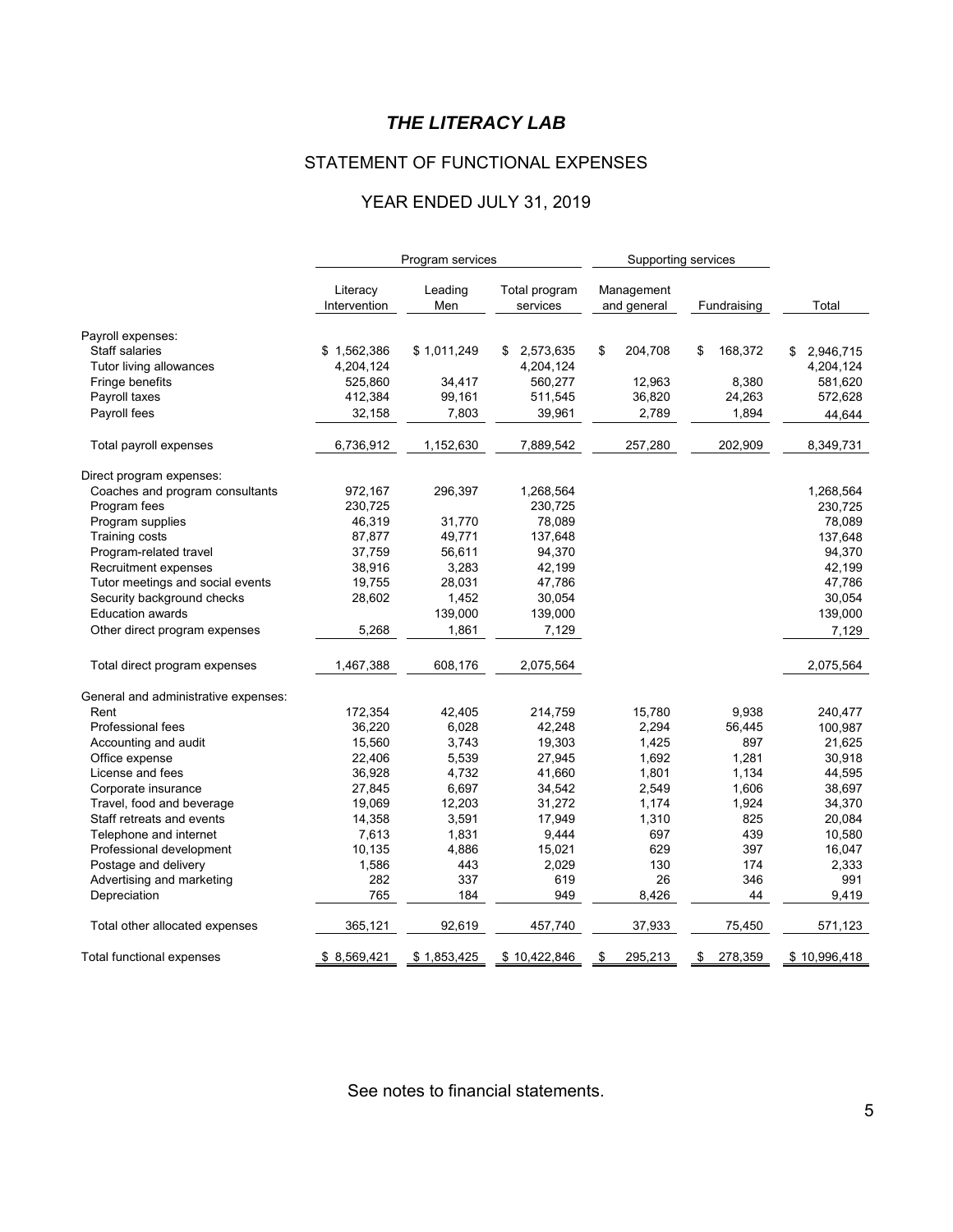## STATEMENT OF FUNCTIONAL EXPENSES

## YEAR ENDED JULY 31, 2018

|                                  |              | Program services |                 |                | Supporting services |             |
|----------------------------------|--------------|------------------|-----------------|----------------|---------------------|-------------|
|                                  | Literacy     | Leading          | Total program   | Management     |                     |             |
|                                  | Intervention | Men              | services        | and general    | Fundraising         | Total       |
|                                  |              |                  |                 |                |                     |             |
| Payroll expenses:                |              |                  |                 |                |                     |             |
| <b>Staff salaries</b>            | \$1,334,565  | \$390,040        | \$<br>1,724,605 | \$<br>184,035  | 121,529<br>\$       | \$2,030,169 |
| Tutor living allowances          | 3,624,358    |                  | 3,624,358       |                |                     | 3,624,358   |
| Fringe benefits                  | 436,459      | 11,904           | 448,363         | 10,559         | 5,324               | 464,246     |
| Payroll taxes                    | 362,052      | 37,307           | 399,359         | 33,438         | 16,796              | 449,593     |
| Payroll fees                     | 26,418       | 2,730            | 29,148          | 2,435          | 1,254               | 32,837      |
| Total payroll expenses           | 5,783,852    | 441,981          | 6,225,833       | 230,467        | 144,903             | 6,601,203   |
| Direct program expenses:         |              |                  |                 |                |                     |             |
| Coaches and program consultants  | 933,340      | 33,564           | 966,904         |                |                     | 966,904     |
| Program fees                     | 161,819      |                  | 161,819         |                |                     | 161,819     |
| Program supplies                 | 55,339       | 4,022            | 59,361          |                |                     | 59,361      |
| Training costs                   | 58,611       | 5,458            | 64,069          |                |                     | 64,069      |
| Program-related travel           | 19,152       | 23,868           | 43,020          |                |                     | 43,020      |
| Recruitment expenses             | 43,210       | 603              | 43,813          |                |                     | 43,813      |
| Tutor meetings and social events | 18,474       | 459              | 18,933          |                |                     | 18,933      |
| Security background checks       | 17,889       | 498              | 18,387          |                |                     | 18,387      |
| <b>Education awards</b>          |              | 52,020           | 52,020          |                |                     | 52,020      |
| Other direct program expenses    | 2,677        | 24               | 2,701           |                |                     | 2,701       |
| Total direct program expenses    | 1,310,511    | 120,516          | 1,431,027       |                |                     | 1,431,027   |
| Other allocated expenses:        |              |                  |                 |                |                     |             |
| Rent                             | 169,148      | 17,482           | 186,630         | 17,494         | 7,709               | 211,833     |
| Professional fees                | 16,615       | 965              | 17,580          | 976            | 78,490              | 97,046      |
| Accounting and audit             | 18,114       | 1,857            | 19,971          | 1,877          | 827                 | 22,675      |
| Office expense                   | 18,574       | 1,748            | 20,322          | 1,683          | 795                 | 22,800      |
| License and fees                 | 24,038       | 1,413            | 25,451          | 1,201          | 859                 | 27,511      |
| Corporate insurance              | 29,586       | 3,033            | 32,619          | 3,066          | 1,351               | 37,036      |
| Travel, food and beverage        | 21,376       | 5,112            | 26,488          | 1,472          | 4,868               | 32,828      |
| Staff retreats and events        | 21,015       | 2,174            | 23,189          | 2,157          | 950                 | 26,296      |
| Telephone and internet           | 14,378       | 1,471            | 15,849          | 1,487          | 656                 | 17,992      |
| Professional development         | 7,211        | 1,718            | 8,929           | 605            | 341                 | 9,875       |
| Postage and delivery             | 1,014        | 109              | 1,123           | 85             | 44                  | 1,252       |
| Advertising and marketing        | 623          | 392              | 1,015           | $\overline{2}$ | 491                 | 1,508       |
| Depreciation                     | 3,053        | 313              | 3,366           | 8,672          | 140                 | 12,178      |
| Total other allocated expenses   | 344,745      | 37,787           | 382,532         | 40,777         | 97,521              | 520,830     |
| Total functional expenses        | \$7,439,108  | \$600,284        | 8,039,392<br>\$ | 271,244<br>\$  | 242,424<br>\$       | \$8,553,060 |
|                                  |              |                  |                 |                |                     |             |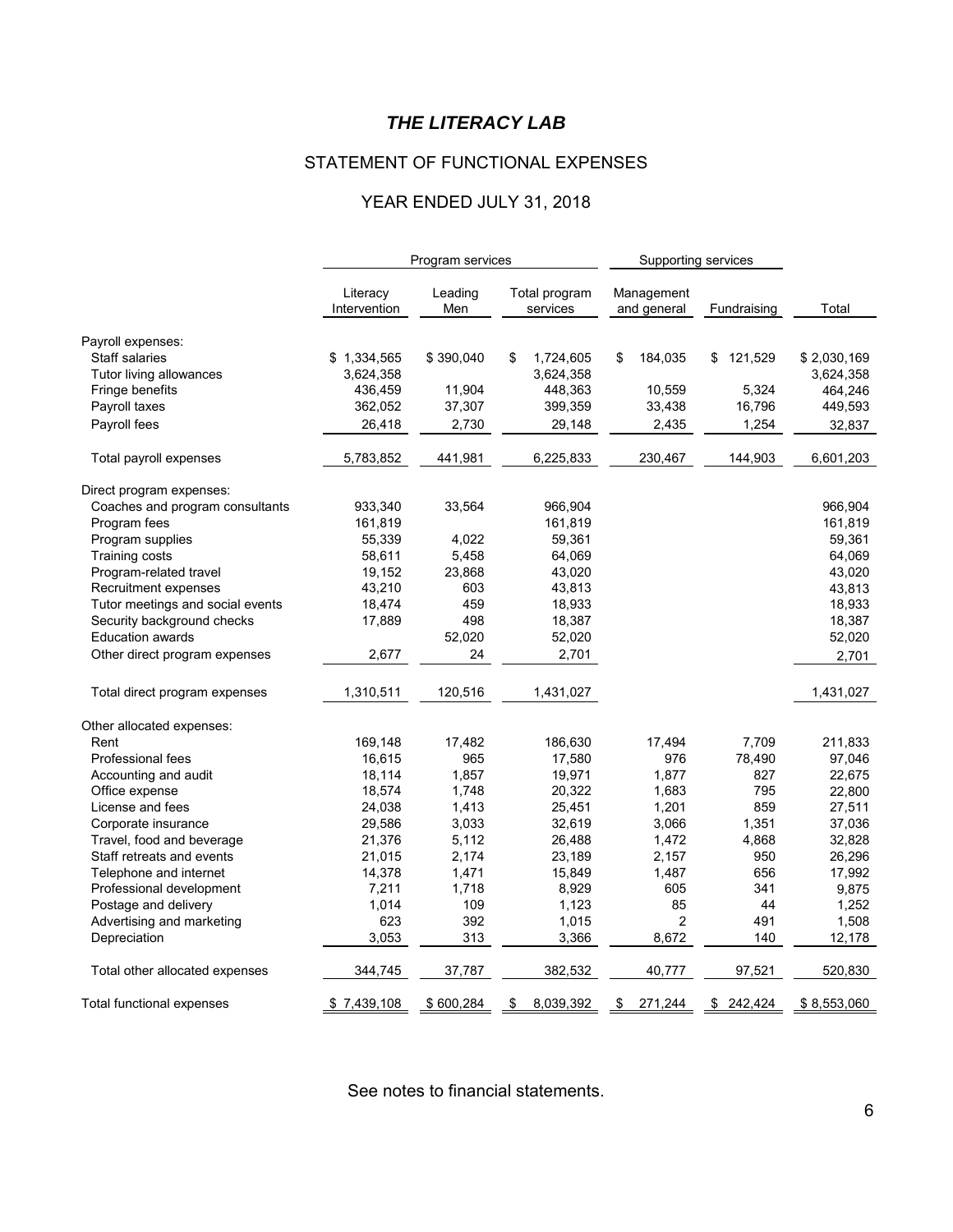### STATEMENTS OF CASH FLOWS

## YEARS ENDED JULY 31, 2019 AND 2018

|                                           | 2019          | 2018            |
|-------------------------------------------|---------------|-----------------|
|                                           |               |                 |
| Cash flows from operating activities:     |               |                 |
| Change in net assets                      | \$<br>444,575 | \$1,555,619     |
| Adjustments:                              |               |                 |
| Depreciation                              | 9,419         | 12,178          |
| (Increase) decrease in:                   |               |                 |
| Accounts receivable                       | 260,251       | (151, 284)      |
| <b>Grants receivable</b>                  | 106,853       | (206, 467)      |
| Contributions receivable                  | 531,812       | (961,004)       |
| Prepaid expenses                          | (49, 529)     | (94, 759)       |
| Deposits                                  | (19,250)      | (1,922)         |
| Increase (decrease) in:                   |               |                 |
| Accounts payable and accrued expenses     | (16, 130)     | 63,511          |
| Accrued payroll and payroll liabilities   | 54,870        | (34, 190)       |
| Deferred revenue                          | (337, 368)    | 467,497         |
| Deferred rent                             | 147           | 287             |
| Total adjustments                         | 541,075       | (906,153)       |
| Net cash provided by operating activities | 985,650       | 649,466         |
| Cash flows used in investing activities,  |               |                 |
| purchase of fixed assets                  | (83, 042)     |                 |
| Net increase in cash and cash equivalents | 902,608       | 649,466         |
| Cash:                                     |               |                 |
| Beginning of year                         | 2,830,233     | 2,180,767       |
| End of year                               | 3,732,841     | 2,830,233<br>\$ |
|                                           |               |                 |

Supplemental disclosures of cash flow information:

\$11,036 and \$0 of fixed asset purchases are included in accounts payable at July 31, 2019 and 2018, respectively.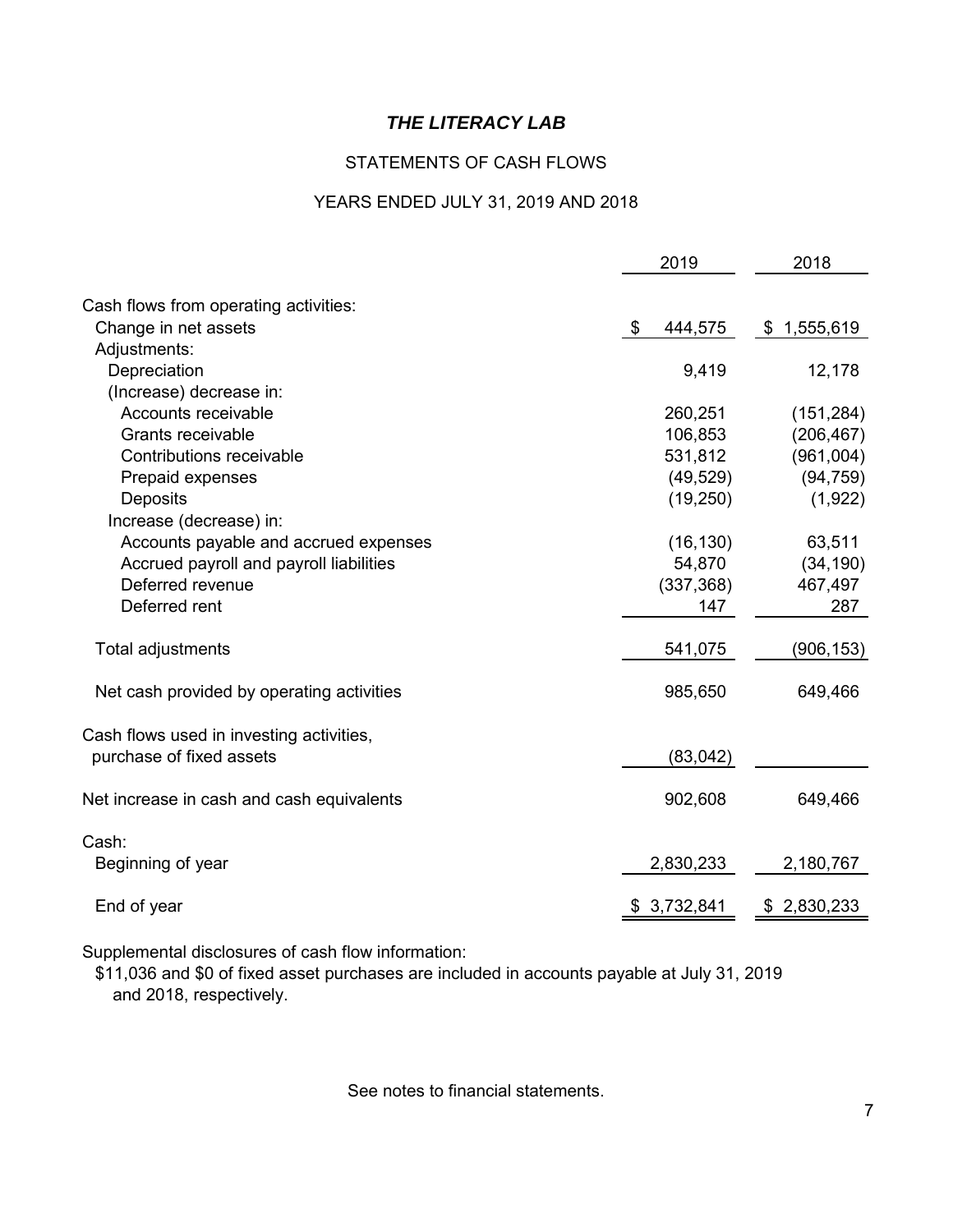## NOTES TO FINANCIAL STATEMENTS

## YEARS ENDED JULY 31, 2019 AND 2018

### **1. Nature of activities and summary of significant accounting policies:**

#### *Nature of activities:*

 The Literacy Lab (the Organization) was incorporated in 2010 under the laws of the State of Virginia for the purpose of providing high-quality reading instruction to low-income students in order to improve their literacy skills, leading to increased academic and life success.

 The Organization places full-time tutors in high-needs schools to provide one-on-one literacy intervention to children from age three to grade three. In 2019, the Organization served over 6,000 children in Washington, DC; Alexandria, VA; Baltimore, MD; Kansas City, MO; Richmond, VA; Springfield, MA and Milwaukee, WI. In 2016, the Organization also launched the Leading Men Fellowship, a special initiative to increase diversity and quality in the early childhood workforce. The goals of the Organization are to improve individual students' reading levels by providing direct instruction in reading, to make schools and teachers more effective providing targeted reading interventions which allow students to access the rest of the curriculum and to strengthen communities by preparing children for academic and career success through increased literacy skills.

#### *Basis of accounting:*

 The financial statements of the Organization have been prepared on the accrual basis of accounting with revenue recognized when earned and expenses recognized when incurred.

#### *Adoption of new accounting pronouncement:*

 In 2019, The Literacy Lab implemented Financial Accounting Standards Board (FASB) Accounting Standards Update (ASU) 2016-14, *Presentation of Financial Statements of Not-for-Profit Entities*. the Organization has adjusted the presentation of its financial statements accordingly, applying the changes retrospectively to the comparative periods presented. The new standard changes the following aspects of the Organization's financial statements:

- The unrestricted net asset class has been renamed net assets without donor restrictions.
- The temporarily restricted and permanently restricted net asset classes have been combined into a single net asset class named net assets with donor restrictions.
- The financial statements include a statement of functional expenses for each year presented. A disclosure has been added describing the allocation method used by the Organization.
- The footnotes include a new disclosure about liquidity and availability of resources (Note 2).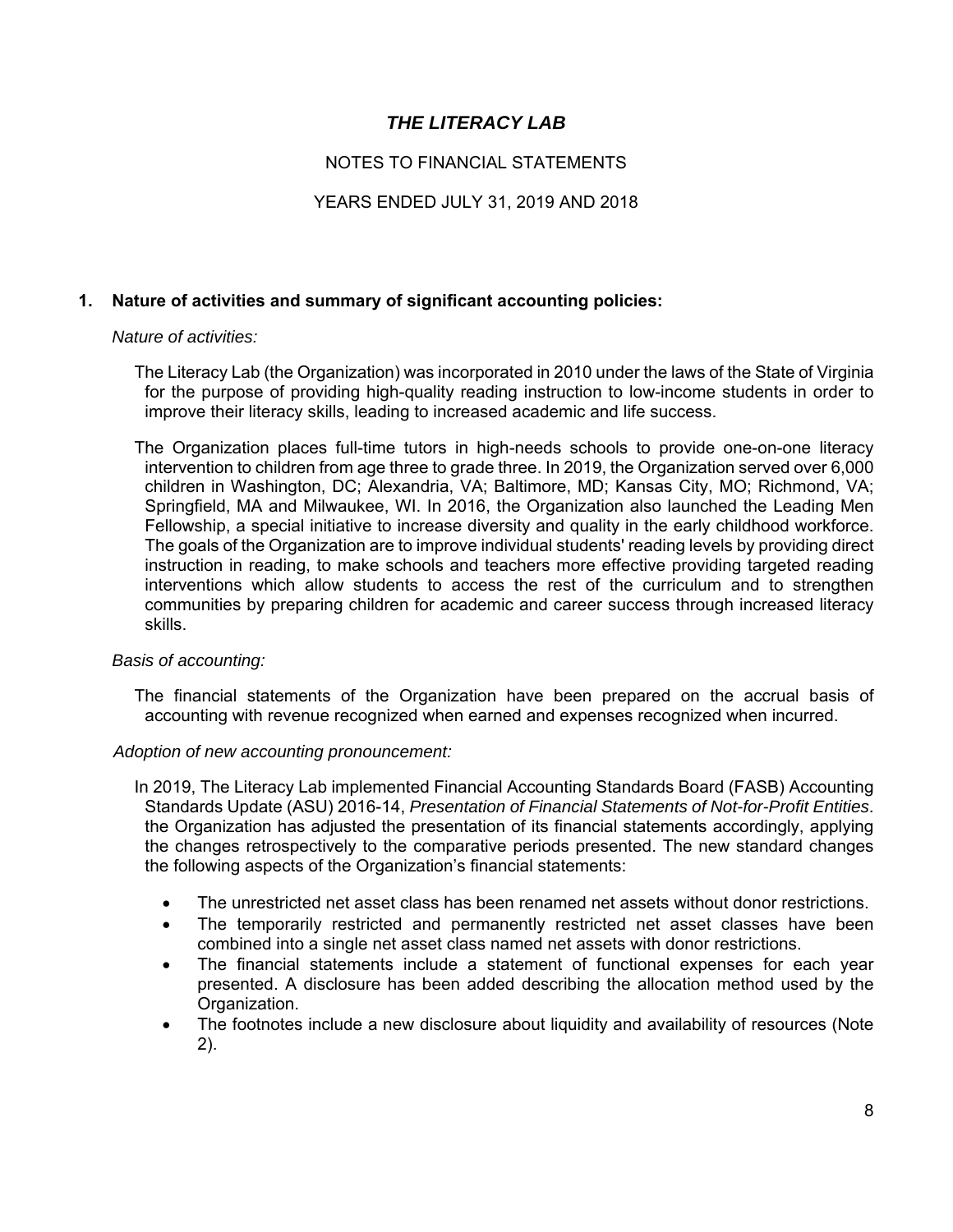### NOTES TO FINANCIAL STATEMENTS

#### YEARS ENDED JULY 31, 2019 AND 2018

#### **1. Nature of activities and summary of significant accounting policies (continued):**

 *Financial statement presentation:* 

 Financial statement presentation follows the requirements of FASB Accounting Standards Codification (ASC) 958, *Not-for-Profit Entities*. Under FASB ASC 958, the Organization is required to report information regarding its financial position and activities according to two classes of net assets: net assets without donor restrictions and net assets with donor restrictions.

#### *Revenue recognition:*

Contributions are recognized as revenue when they are received or unconditionally pledged.

- All contributions are available for unrestricted use unless specifically restricted by the donor. Contributions and promises to give with donor-imposed conditions are recognized as unrestricted support when the conditions on which they depend are substantially met. Contributions and promises to give with donor-imposed restrictions are reported as restricted support. Unconditional promises to give due in the next year are recorded at their net realizable value. Contributions to be received after one year are discounted at an appropriate discount rate. Amortization of the discount is recorded as additional contribution revenue in accordance with donor-imposed restrictions, if any, on the contribution.
- Grant revenues from foundation grants are recognized as increases in unrestricted net assets unless use of the related assets is limited by donor-imposed restrictions. Expiration of restrictions (i.e. the donor-stipulated purpose has been fulfilled and/or the stipulated time period has elapsed) is reported as net assets released from restrictions between the applicable classes of net assets.
- Grant revenues are received primarily from federal agencies and the District of Columbia government and recorded as costs are incurred. These grants are subject to financial and compliance audits by the grantor agencies. No provision for possible adjustments for disallowed costs has been made in the accompanying financial statements, as management believes any such adjustment would not have a material effect on the financial statements.

Costs incurred in excess of cash received are shown as grants receivable.

 Program service fee revenues for tutoring services are considered to be exchange transactions and accordingly, are recognized as the services are completed. These revenues are recognized in the year the services are provided.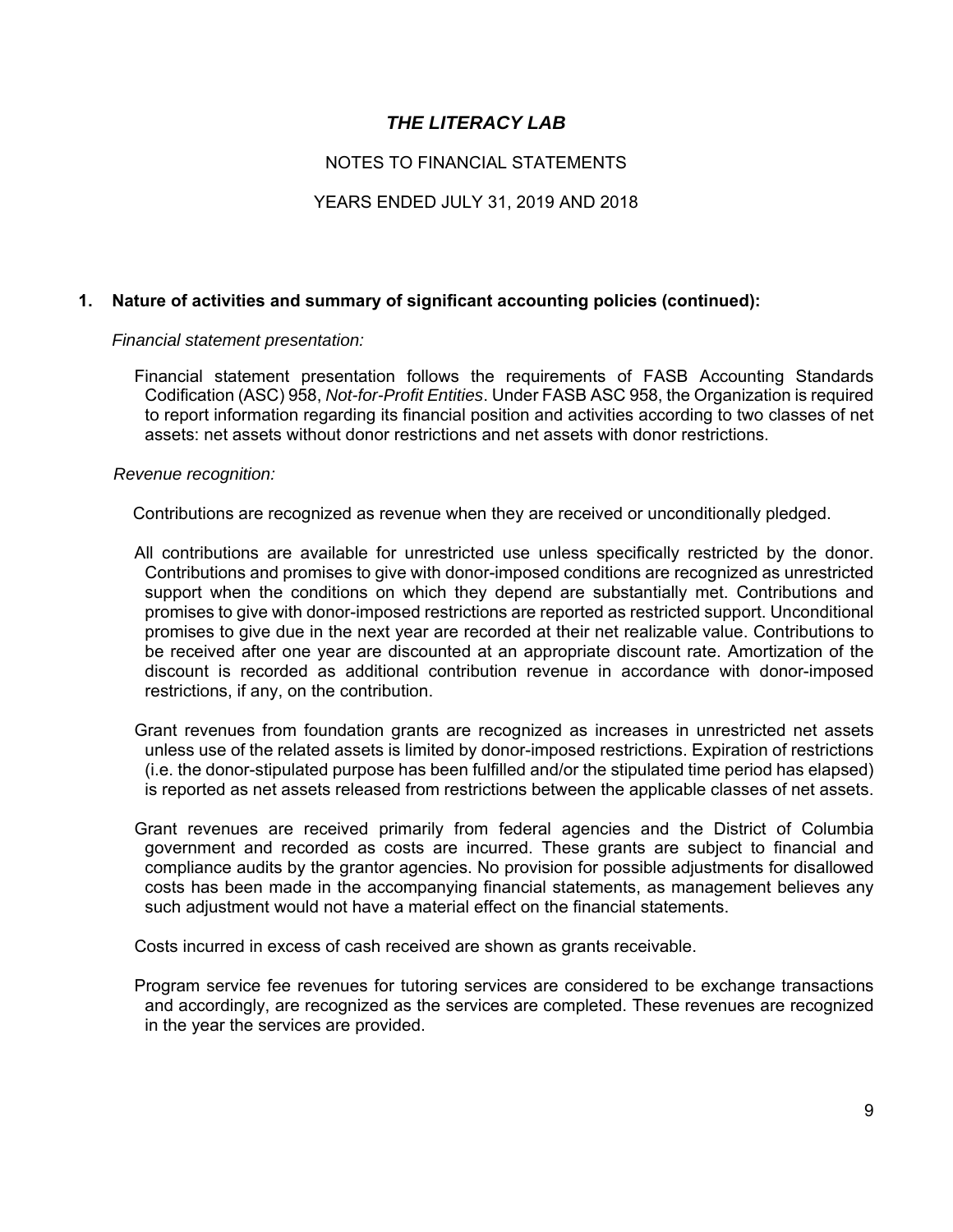### NOTES TO FINANCIAL STATEMENTS

#### YEARS ENDED JULY 31, 2019 AND 2018

#### **1. Nature of activities and summary of significant accounting policies (continued):**

 *Accounts and grants receivable:* 

- The Organization's accounts receivable consist of unsecured amounts due from program participants and funding sources whose ability to pay is subject to changes in general economic conditions.
- The Organization manages its credit risk pertaining to accounts receivable by performing ongoing credit evaluations of its program participants and funding sources and generally does not require collateral. Accounts and grants receivable as presented are current and considered fully collectible by management.
- Accounts receivable are stated at the amount management expects to collect from outstanding balances. Management provides for probable uncollectible amounts through a provision for bad debt expense and an adjustment to a valuation allowance based on its assessment of the current status of individual accounts. There was no provision for bad debt expense as of July 31, 2019 and 2018, as management expects that all balances currently due are collectible.

#### *Contributions receivable:*

- Contributions are recognized when the donor makes a promise to give that is, in substance, unconditional. Promises to give represent amounts committed by donors that have not been received by the Organization. The Organization uses the allowance method to determine uncollectible promises to give. Contributions receivable are all due to be received within one year.
- Concentrations of credit risk with respect to contributions receivable are limited due to the large number of contributions comprising the Organization's contributor base and their dispersion across different industries and donor backgrounds.

#### *Tax status:*

 The Organization has been recognized as exempt from income taxes under Section 501(c)(3) of the Internal Revenue Code (IRC) and files a federal form 990 annually. Under IRC Section 512(a)(7), certain transportation benefits are subject to unrelated business income tax. As of July 31, 2019, the Organization estimates that \$2,835 of income tax is due related to the filing of the Federal 990-T Tax Return.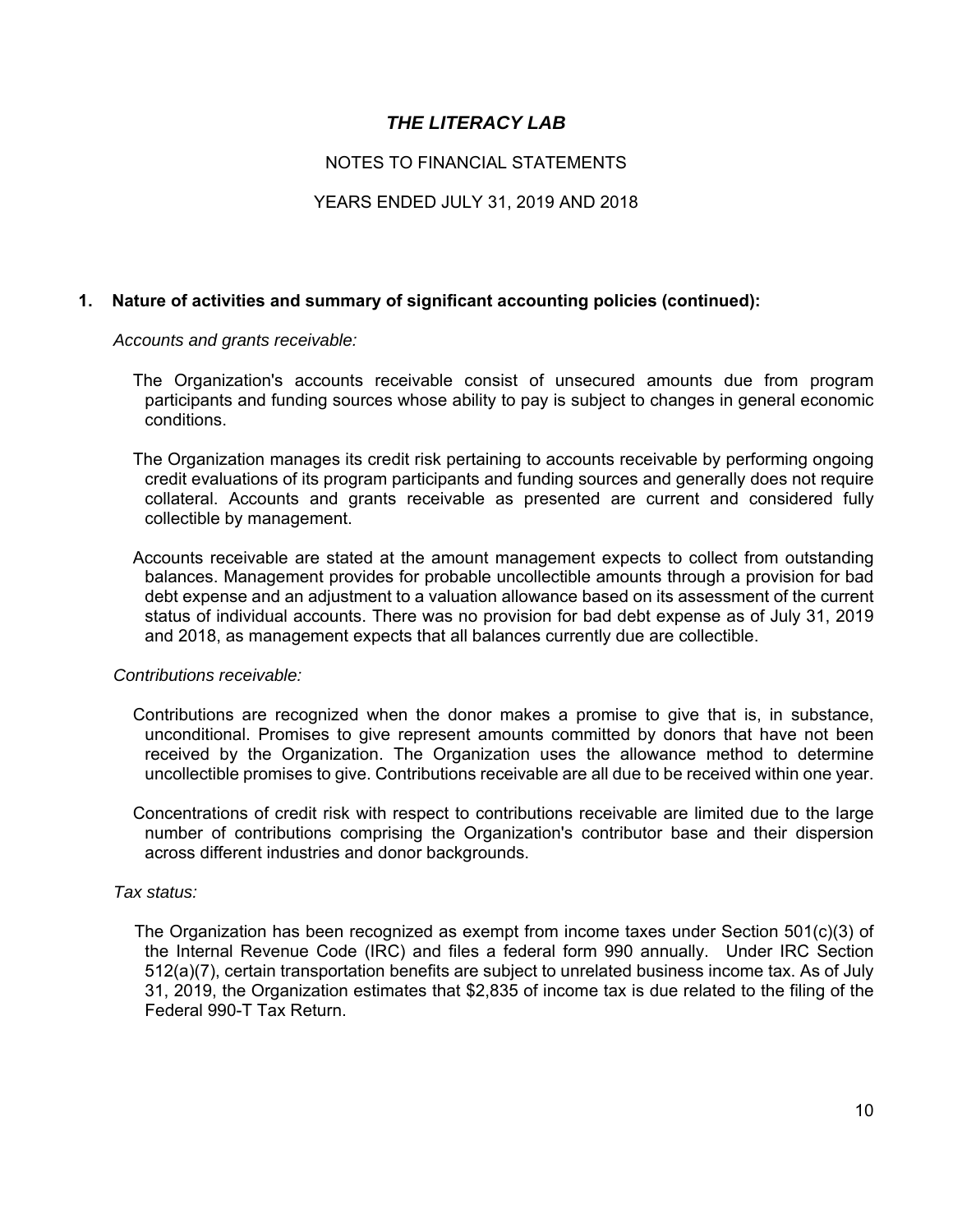## NOTES TO FINANCIAL STATEMENTS

### YEARS ENDED JULY 31, 2019 AND 2018

### **1. Nature of activities and summary of significant accounting policies (continued):**

 *Donated services and materials:* 

 Donated services and materials are recognized as contributions if the services received create or enhance nonfinancial assets or require specialized skills, are provided by individuals possessing those skills and would typically need to be purchased if not provided by donation.

 Contributed services and promises to give services that do not meet the criteria noted above are not recognized. In-kind contributions for space, supplies and professional services are recorded in the statements of activities at fair value and recognized as revenue and expense in the period they are received, except for donated equipment, which is recorded as revenue in the period received and the asset is depreciated over its estimated useful life.

 A number of volunteers donated their time to the Organization by serving on advisory and planning committees. No value has been assigned for those services. The time contributed by the members of the Organization's Board of Directors is uncompensated and is not reported in the financial statements.

#### *Advertising:*

 Advertising and marketing costs are expensed when incurred. Marketing activities were conducted for the purpose of promoting the activities of the Organization. Advertising and marketing expenses in the amount of \$991 and \$1,508 were incurred during the years ended July 31, 2019 and 2018, respectively.

### *Functional allocation of expenses:*

 The Organization's expenses are summarized on a functional basis in the statements of functional expenses. Expenses relating to more than one function are allocated to program and supporting services based on employee time studies. Accordingly, certain costs have been allocated among the program and supporting services benefited. Costs directly related to the program or supporting service are charged directly to the program or supporting service.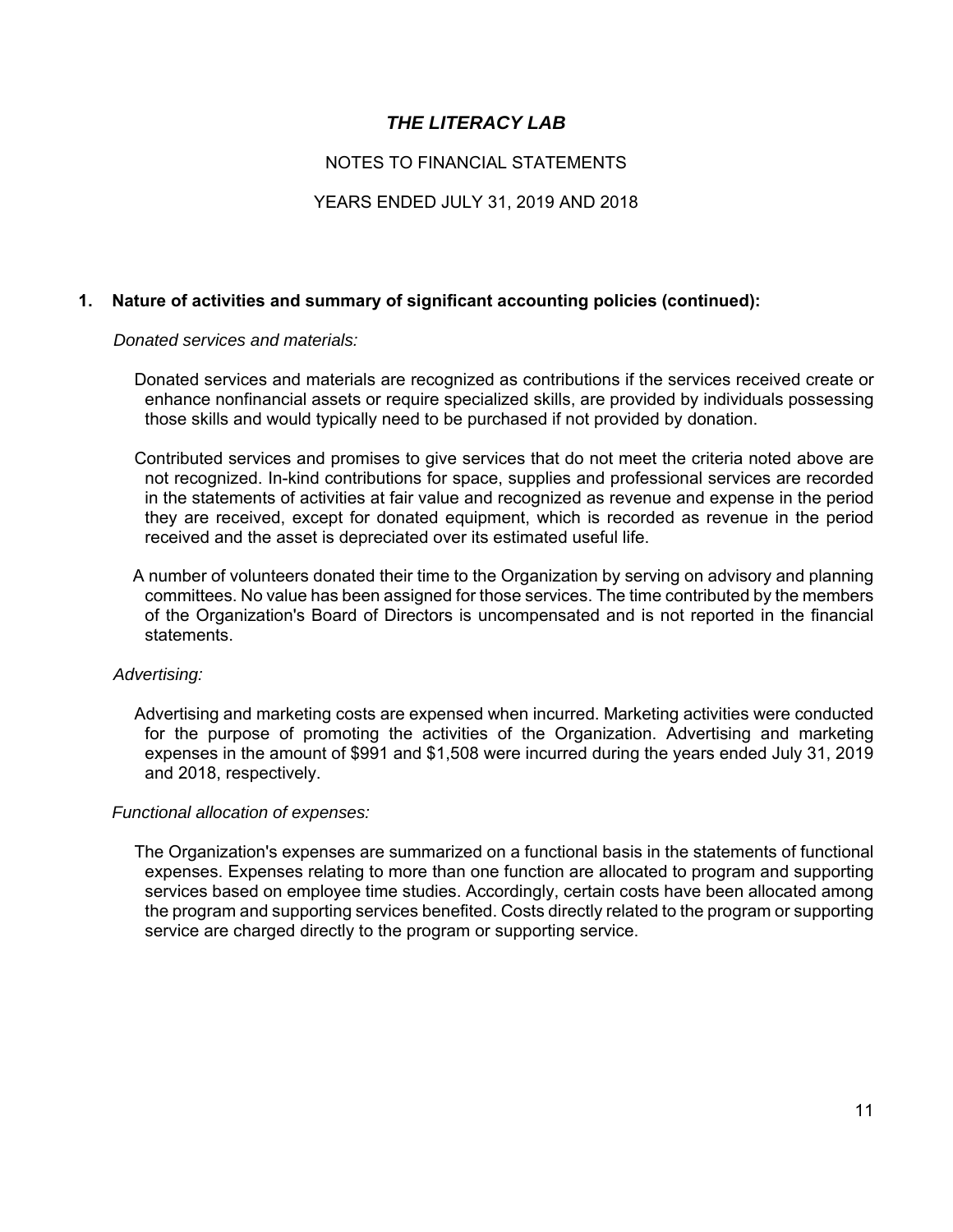## NOTES TO FINANCIAL STATEMENTS

### YEARS ENDED JULY 31, 2019 AND 2018

### **1. Nature of activities and summary of significant accounting policies (continued):**

 *Use of estimates:* 

 The preparation of financial statements in accordance with accounting principles generally accepted in the United States of America requires management to make estimates and assumptions that affect the reported amounts of assets, liabilities, the disclosure of contingent assets and liabilities at the date of the financial statements, and the reported amounts of support and revenues and expenses during the reporting period. Actual results could differ from those estimates.

 *Recently issued accounting standards:*

#### Revenue:

 FASB ASU 2014-09, *Revenue from Contracts and Customers (Topic 606)*, with effective dates amended by FASB ASU 2015-14, is effective for the Organization's 2020 year end and identifies specific steps to be applied to properly recognize revenue from customer contracts. Under the standard, revenue recognition is determined using a five-step model which identifies customer contracts, identifies performance obligations in each contract, determines transaction price, allocates transaction price to performance obligations and recognizes revenue when or as the performance obligations are satisfied. The standard permits the use of either the retrospective or cumulative effect transition method. The Organization is evaluating the effect that ASU 2014-09 will have on its financial statements. The Organization has not yet selected a transition method, nor has it determined the effect of the standard on its ongoing financial reporting.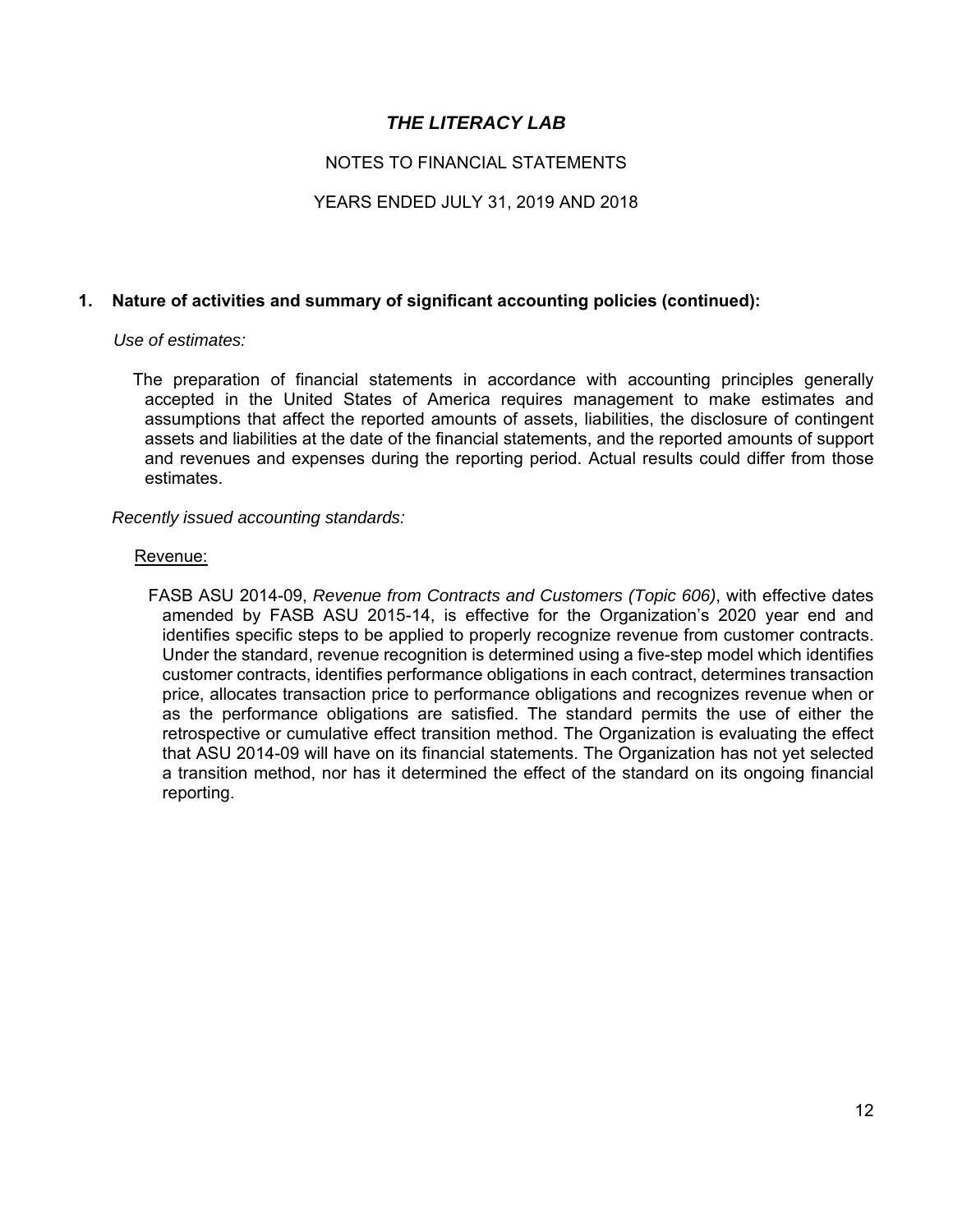## NOTES TO FINANCIAL STATEMENTS

### YEARS ENDED JULY 31, 2019 AND 2018

### **1. Nature of activities and summary of significant accounting policies (continued):**

 *Recently issued accounting standards:*

#### Leases*:*

- FASB ASU 2016-02, *Leases*, is effective for the Organization's 2021 year end and requires that all leases with terms of more than 12 months be recognized as assets and liabilities on the statement of financial position. Recognition of these lease assets and lease liabilities represents a change from previous generally accepted accounting principles (GAAP), which did not require lease assets and lease liabilities to be recognized for operating leases. Qualitative disclosures along with specific quantitative disclosures will be required to provide enough information to supplement the amounts recorded in the financial statements so that users can understand more about the nature of an entity's leasing activities.
- The Organization will be required to recognize and measure leases at the beginning of the earliest period presented using a modified retrospective approach, which includes a number of optional practical expedients that the Organization may elect to apply. At adoption, the Organization will recognize a right-of-use asset and a lease liability initially measured at the present value of its operating lease payments. The Organization is currently evaluating the impacts of adopting this guidance on its financial position, results of operations and cash flows.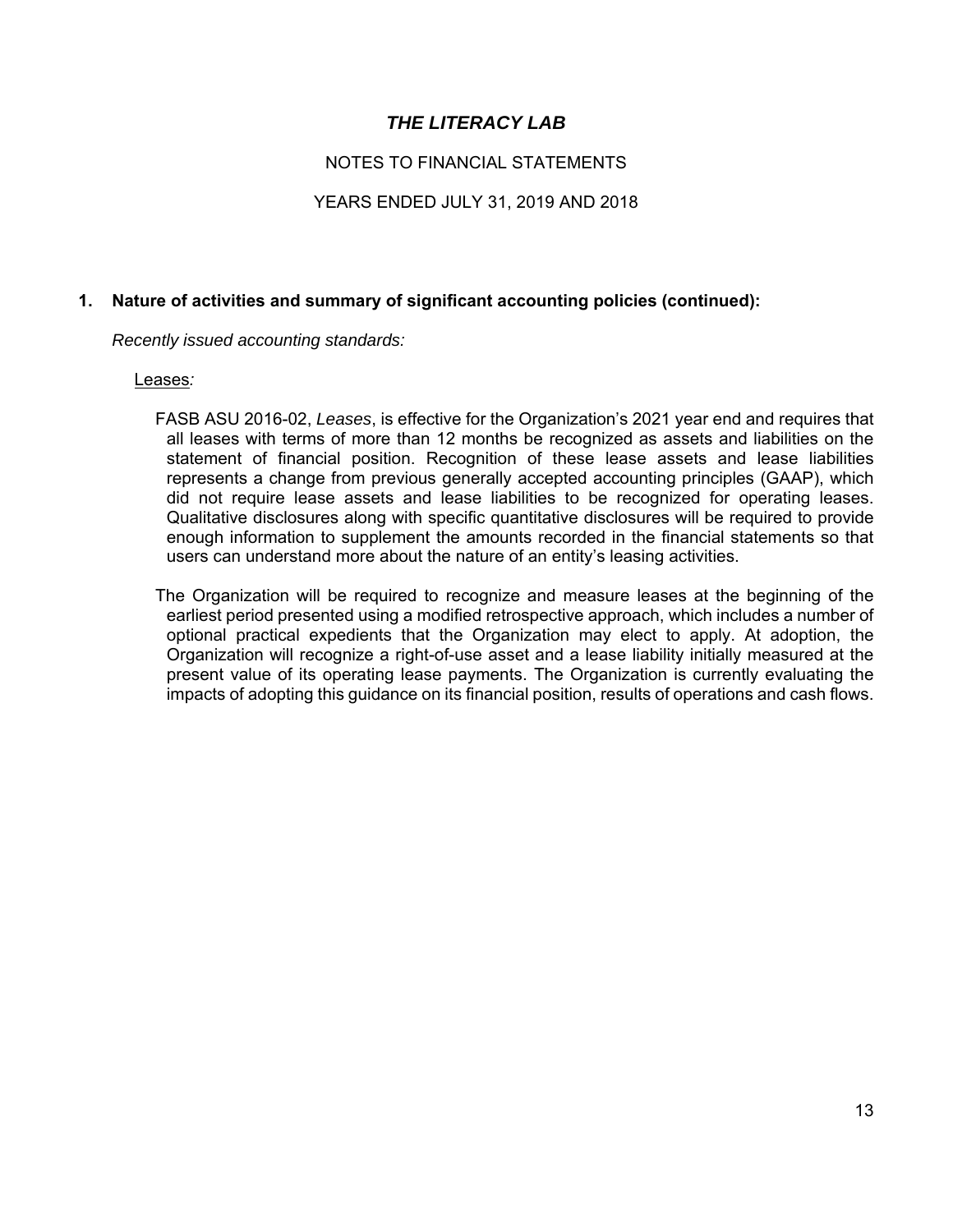## NOTES TO FINANCIAL STATEMENTS

## YEARS ENDED JULY 31, 2019 AND 2018

#### **2. Financial assets and liquidity resources:**

 As of July 31, 2019 and 2018, financial assets and liquidity resources available within one year for general expenditure, such as operating expenses, payments of liabilities and purchases of property and equipment were as follows:

|                                                | 2019        | 2018        |
|------------------------------------------------|-------------|-------------|
| Financial assets and liquidity resources:      |             |             |
| Cash and equivalents<br>Receivables:           | \$3,732,841 | \$2,830,233 |
| Accounts receivable                            | 62,065      | 322,316     |
| Grants receivable                              | 705,227     | 812,080     |
| Contributions receivable                       | 610,858     | 1,142,670   |
| Net assets with donor restrictions             | (1,661,542) | (1,938,670) |
| Total financial assets and liquidity resources |             |             |
| available within one year                      | \$3,449,449 | 3,168,629   |

 The Organization maintains a policy of structuring its financial assets to be available as its general expenditures, liabilities and other obligations come due.

 To help manage liquidity needs, the Organization has access to a \$300,000 line of credit. At July 31, 2019 and 2018, the full amount was available for use.

#### **3. Fixed assets:**

Fixed assets are recorded at cost. Contributed assets are recorded at fair value. If an expenditure in excess of \$5,000 results in an asset having an estimated useful life, which extends substantially beyond the year of acquisition, the expenditure is capitalized at cost and depreciated over the estimated useful life of the asset. Depreciation has been provided on the straight-line method over the estimated useful lives of the assets other than those included in fixed assets in progress. All fixed assets have an estimated useful life of three years.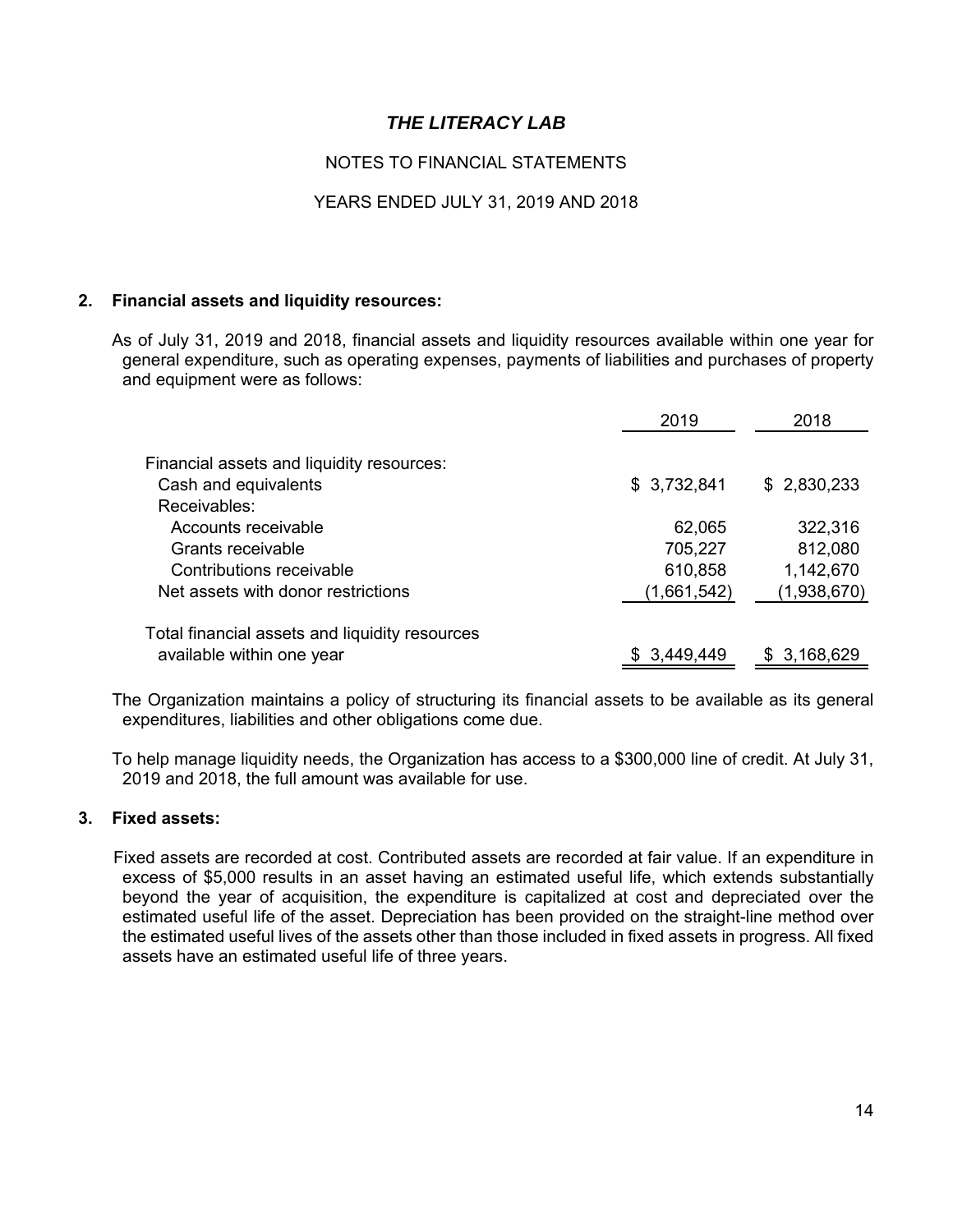## NOTES TO FINANCIAL STATEMENTS

### YEARS ENDED JULY 31, 2019 AND 2018

## **3. Fixed assets (continued):**

Classification of fixed assets and their estimated useful lives as of July 31, 2019 and 2018 are as summarized below:

|                                                                | <b>Estimated</b><br>useful<br>life (years) | 2019                            | 2018                  |
|----------------------------------------------------------------|--------------------------------------------|---------------------------------|-----------------------|
| Website and database<br>Computers<br>Fixed assets, in progress | 3<br>3<br>N/A                              | \$<br>45,222<br>4,624<br>84,512 | 35,655<br>\$<br>5,705 |
| Total cost<br>Accumulated depreciation                         |                                            | 134,358<br>41,343               | 41,360<br>33,004      |
| Net book value                                                 |                                            | \$.<br>93,015                   | 8,356<br>\$.          |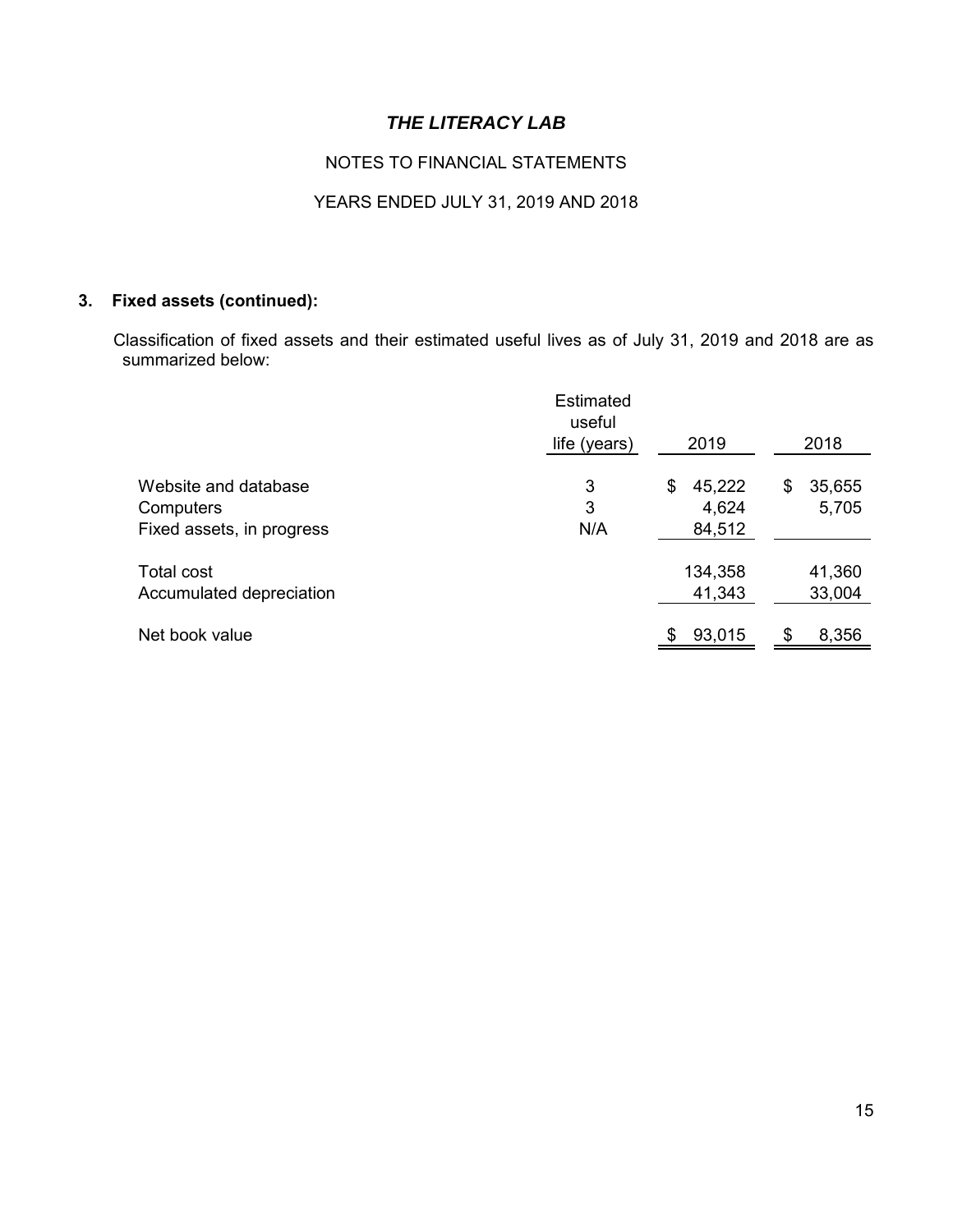## NOTES TO FINANCIAL STATEMENTS

### YEARS ENDED JULY 31, 2019 AND 2018

### **4. Net assets with donor restrictions:**

 Net assets with donor restrictions are comprised of contributions received from various grants and donors which are available to support future projects or operations. Net assets with donor restrictions as of July 31, 2019 and 2018 were available for the following:

|                                          | 2019          | 2018            |
|------------------------------------------|---------------|-----------------|
| Program services, purpose restricted:    |               |                 |
| <b>Reading Corps</b>                     | \$<br>838,897 | \$1,227,785     |
| Leading Men                              | 714,765       | 600,000         |
| <b>DEI</b> initiative                    | 7,880         |                 |
| Office relocation                        | 80,000        |                 |
| Technology project                       |               | 50,000          |
| Ready to Read                            |               | 1,000           |
| Total purpose restricted                 | 1,641,542     | 1,878,785       |
| Time restricted                          | 20,000        | 59,885          |
| Total net assets with donor restrictions | 1,661,542     | 1,938,670<br>\$ |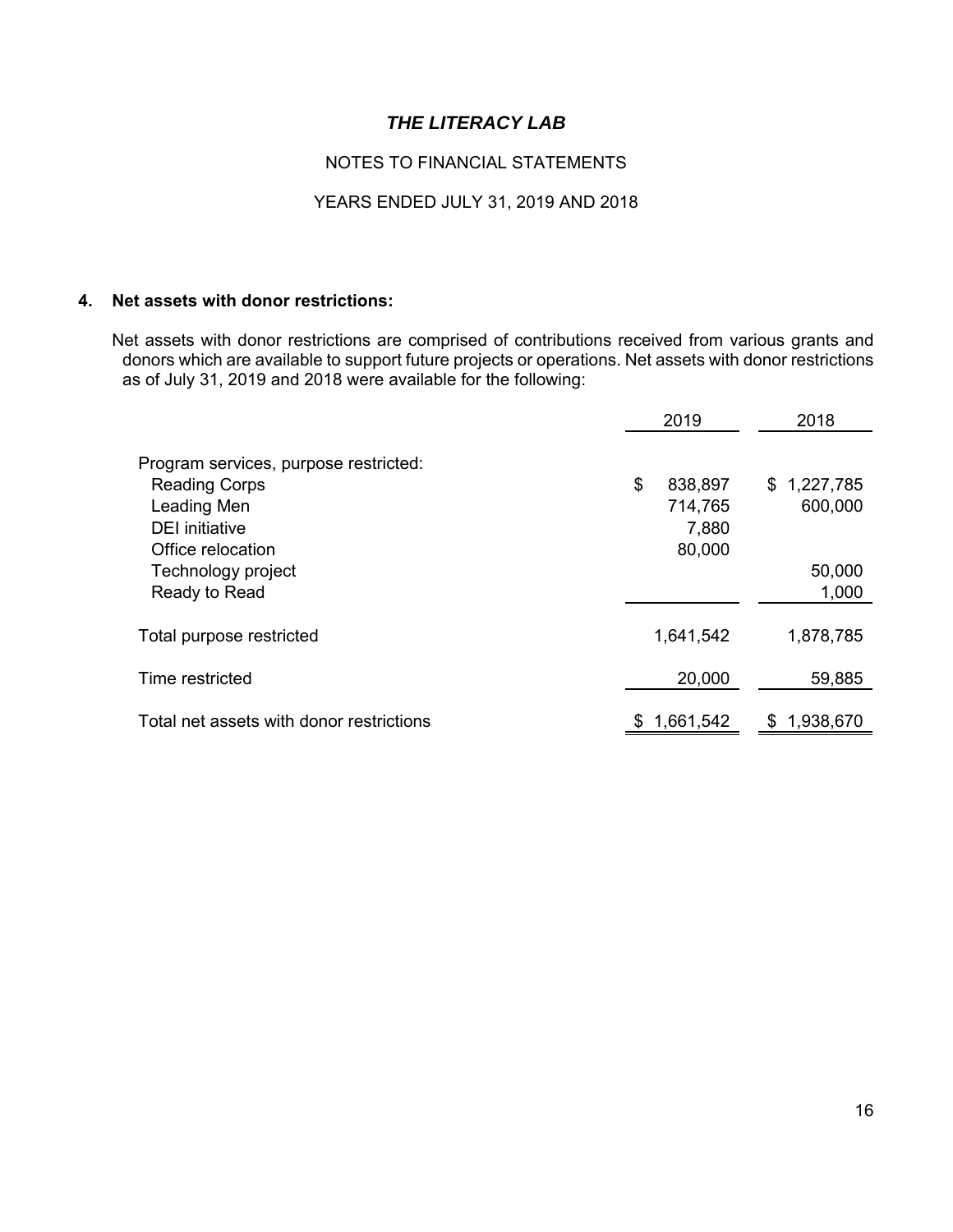## NOTES TO FINANCIAL STATEMENTS

#### YEARS ENDED JULY 31, 2019 AND 2018

#### **5. Released from restrictions:**

 Net assets were released from donor restrictions by incurring expenses satisfying the restricted purpose or by occurrence of other events specified or implied by donors. During the years ended July 31, 2019 and 2018, the Organization expended funds from net assets with donor restrictions as follows:

|                                                 | 2019        | 2018          |
|-------------------------------------------------|-------------|---------------|
| Program services, purpose restriction incurred: |             |               |
| <b>Reading Corps</b>                            | \$1,377,760 | \$<br>844,000 |
| Leading Men                                     | 936,722     | 50,000        |
| Ready to Read                                   | 1,000       | 2,000         |
| <b>Practice Development</b>                     | 250         | 580           |
| Recruitment                                     | 110,000     |               |
| <b>DEI</b> initiative                           | 2,120       |               |
| Total released for purpose restrictions         | 2,427,852   | 896,580       |
| Time restriction expired                        | 94,885      | 190,000       |
| Total net assets released from restrictions     | 2,522,737   | 1,086,580     |

#### **6. Commitments:**

*Operating Sublease – 1400 16th Street, NW (Washington, DC):* 

The Organization entered into a lease agreement with Resources & Conservation Center LLC. on January 29, 2019 for the rent of office space located at 1400 16th Street NW, Washington, DC. The lease term commenced on August 17, 2019, subsequent to year end. Pursuant to the terms of the lease agreement, the landlord shall fully abate the base rent for the months of September and October 2019. Monthly base rent payments of \$18,700 shall begin on November 1, 2019. The lease calls for a yearly escalation of 2.5%, effective August  $1<sup>st</sup>$  of each year. As a requirement of this lease, a security deposit in the amount of \$18,700 was made.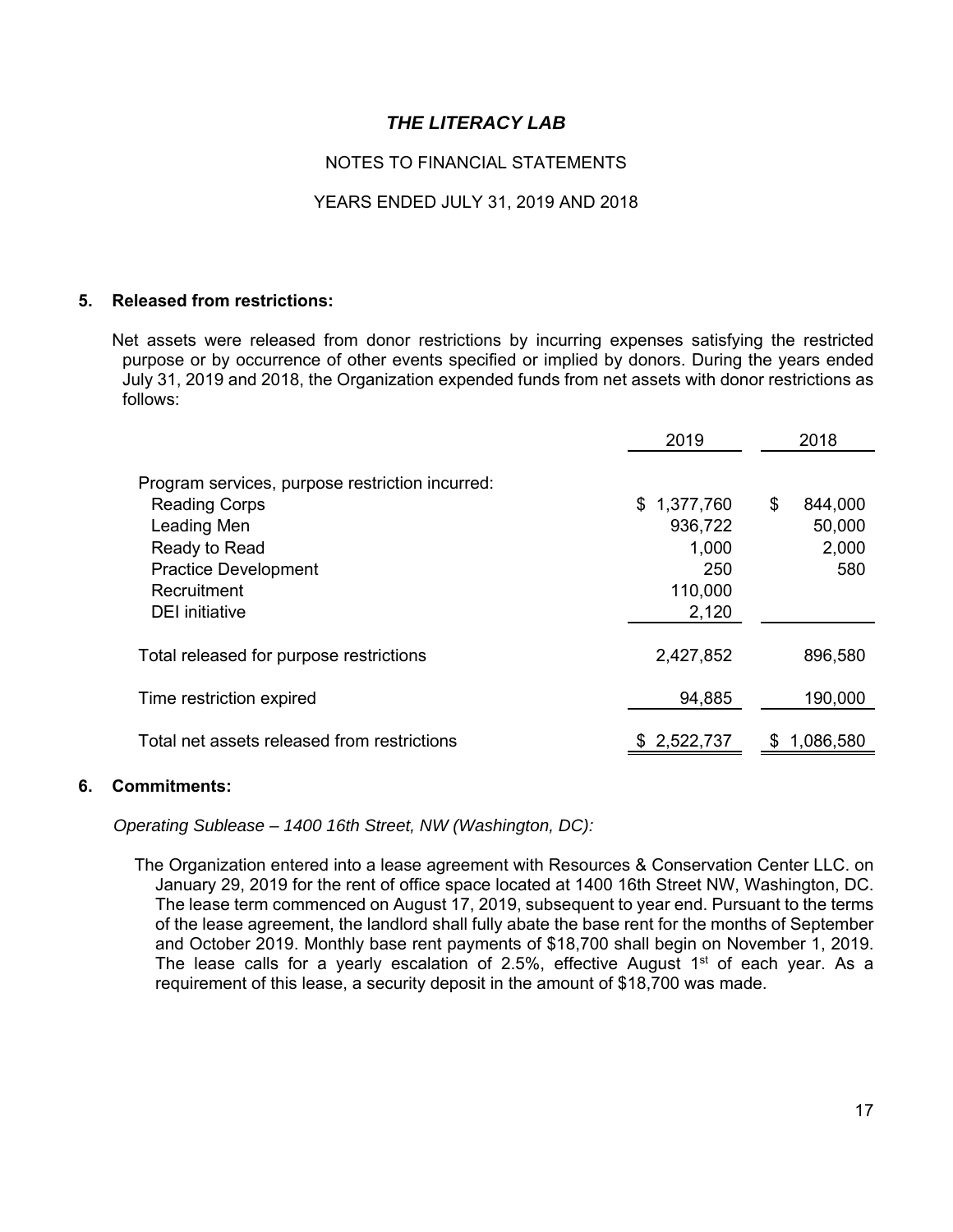## NOTES TO FINANCIAL STATEMENTS

#### YEARS ENDED JULY 31, 2019 AND 2018

#### **6. Commitments (continued):**

*Operating Sublease – 1003 K Street, NW (Washington, DC):* 

The Organization entered into a lease agreement with New Leaders, Inc. on November 10, 2015 for the rent of office space located at 1003 K Street NW, Washington, DC. The lease term commenced on December 1, 2015. Monthly base rent payments of \$5,463 began on December 1, 2015, which then increased to \$5,681 per month on December 1, 2016. On October 19, 2016, both parties agreed to an amendment to the sublease for additional office space. Pursuant to the terms of the lease amendment, total monthly base rent payments of \$11,286 began on June 1, 2017. A second amendment was signed on May 21, 2018 which increased the monthly base rent payments to \$11,756, effective June 1, 2018. As a requirement of this lease, a security deposit in the amount of \$5,463 was made. This sublease agreement ended in August 2019, subsequent to year end. Rental expense related to this lease for the years ended July 31, 2019 and 2018 was \$141,074 and \$136,376, respectively.

*Operating Sublease – 4049 Pennsylvania Avenue (Kansas City, MO):* 

The Organization renewed the sublease agreement with Turn the Page for the rental of office space at 4049 Pennsylvania Avenue, Kansas City, MO. The lease renewal is effective for a period of thirty-six (36) months beginning on January 1, 2019 and expiring on December 31, 2021. Pursuant to the terms of the sublease agreement, the monthly rent amount is \$1,742. The lease calls for a monthly escalation of \$53, effective January  $1<sup>st</sup>$  of each year. As a requirement of this lease, a security deposit in the amount of \$800 was made. Rental expense (including utilities) related to this lease for the years ended July 31, 2019 and 2018 was \$20,801 and \$20,063, respectively.

#### *Operating Lease – 1500 Union Avenue (Baltimore, MD):*

The Organization entered into a lease agreement with Union Avenue Master Sub-Tenant, LLC for the rental of office space at 1500 Union Avenue, Baltimore, MD. This lease is effective for a period of 36 months beginning on December 1, 2017 and expiring on November 30, 2020. Pursuant to the terms of the lease, monthly base rent shall be \$1,185 from December 1, 2017 through November 30, 2018, and increases to \$1,221 for December 1, 2018 through November 30, 2019, and \$1,257 for December 1, 2019 through November 30, 2020. In addition to the base rent, there is also a monthly fee to cover operating expenses. As a requirement of this lease, a security deposit in the amount of \$2,627 was made. Rental expense (including operating expenses) related to this lease for the years ended July 31, 2019 and 2018 was \$33,494 and \$21,589, respectively.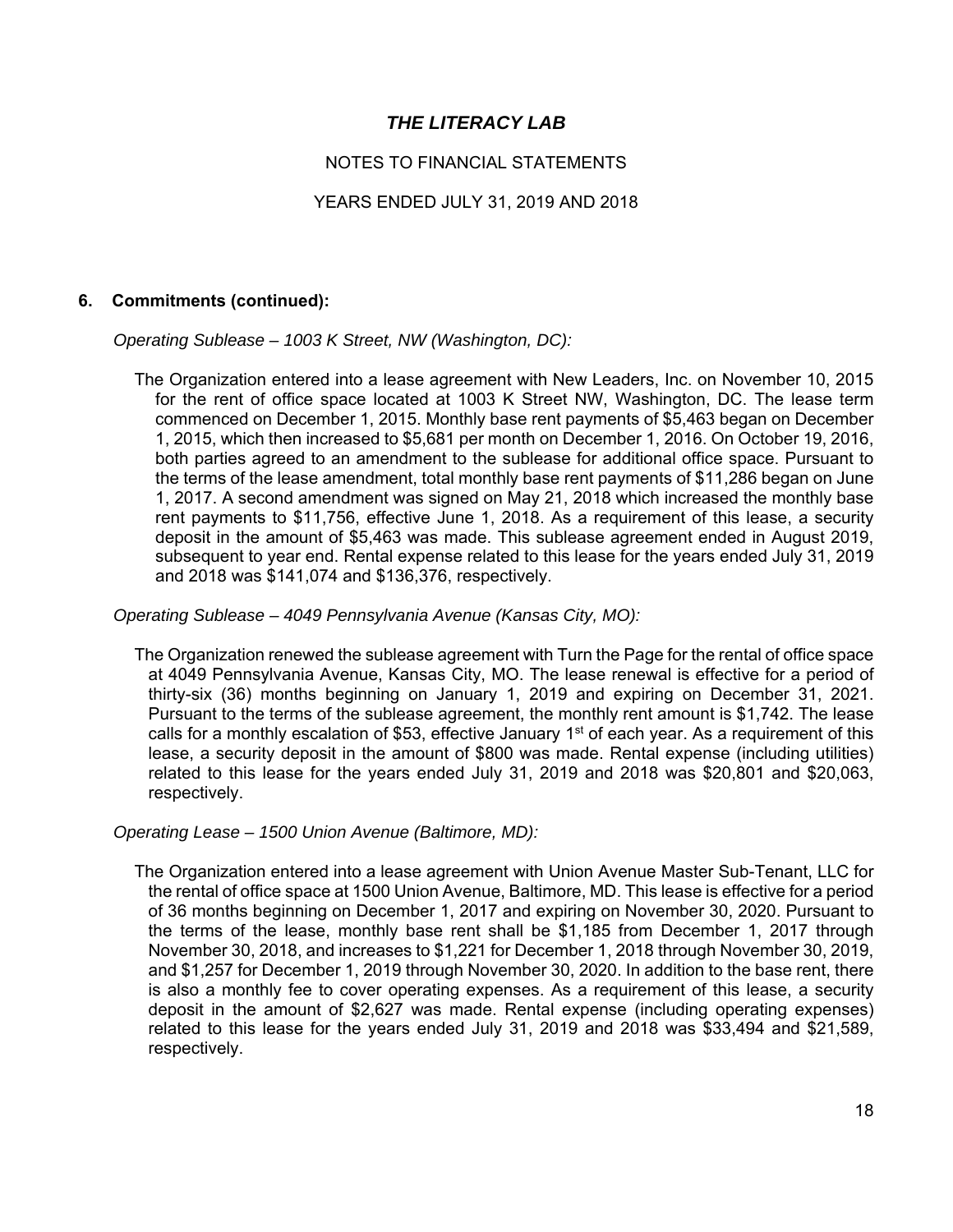## NOTES TO FINANCIAL STATEMENTS

### YEARS ENDED JULY 31, 2019 AND 2018

#### **6. Commitments (continued):**

*Operating Lease – One Federal Street, Building 101 (Springfield, MA):* 

The Organization entered into a lease agreement with Springfield Technical Community College Assistance Corporation for the rental of office space at One Federal Street, Springfield, MA. This lease is effective for a period of 13 months beginning on June 1, 2018 and expiring on June 30, 2019. The lease was amended on June 19, 2019 to extend the term of the lease to June 30, 2020. Pursuant to the terms of the lease, monthly base rent shall be \$400 per month. As a requirement of this lease, a security deposit in the amount of \$400 was made. Rental expense related to this lease for the years ended July 31, 2019 and 2018 was \$4,800 and \$800, respectively.

As of July 31, 2019, future minimum rental obligations required under these operating leases and subleases are as follows:

| Year ending<br><b>July 31,</b> |    |             |
|--------------------------------|----|-------------|
|                                |    |             |
| 2020                           | \$ | 239,589     |
| 2021                           |    | 263,770     |
| 2022                           |    | 245,228     |
| 2023                           |    | 241,409     |
| 2024                           |    | 247,444     |
| Thereafter                     |    | 105,529     |
|                                |    |             |
| Totals                         |    | \$1,342,969 |
|                                |    |             |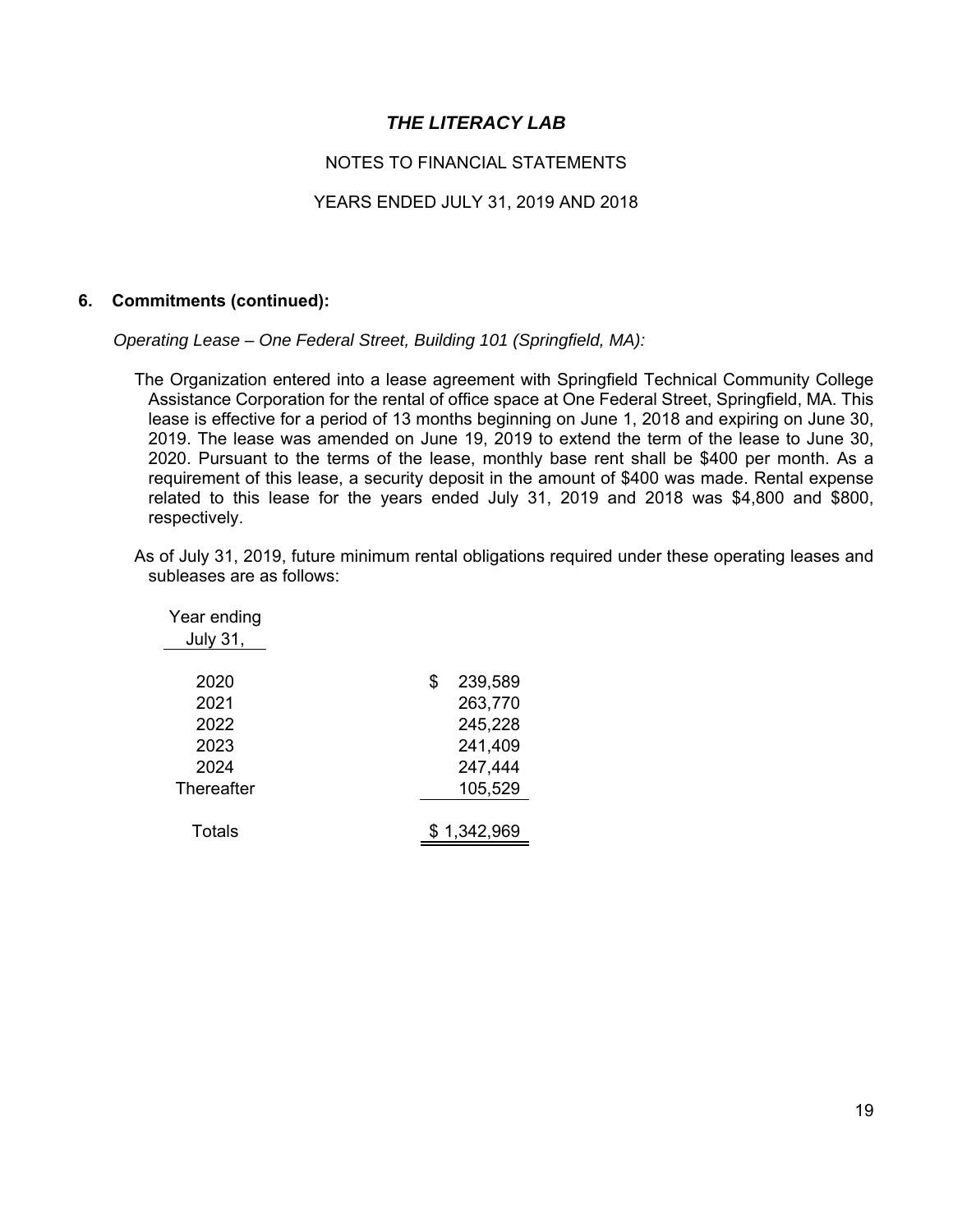## NOTES TO FINANCIAL STATEMENTS

#### YEARS ENDED JULY 31, 2019 AND 2018

#### **6. Commitments (continued):**

*Membership Agreements – 2920 W. Broad Street, Richmond, VA:* 

- The Organization entered into a membership agreement with Gather, LLC on May 23, 2017 for the rental of certain office space located at 2920 W. Broad St., Richmond, VA. This membership agreement calls for 12 monthly payments of \$800, commencing on July 19, 2017. On July 31, 2018, a new membership agreement was executed for an additional 12-month period with monthly payments of \$824, commencing on August 1, 2018. As a requirement of this new membership agreement, a security deposit in the amount of \$824 was made. This membership agreement ended in December 2018. Rental expense (including operating expenses) related to this membership agreement for the years ended July 31, 2019 and 2018 was \$4,120 and \$10,981, respectively.
- On December 7, 2018, a separate membership agreement was executed with Gather, LLC for use of an office located at 2920 W. Broad St., Richmond, VA. This membership agreement calls for month to month payments of \$940, commencing on December 7, 2018. As a requirement of this new membership agreement, a security deposit in the amount of \$550 was made. Rental expense related to this membership agreement for the years ended July 31, 2019 and 2018 was \$7,338 and \$0, respectively.
- On June 3, 2019, a separate membership agreement was executed for a 12-month period with monthly payments of \$567, commencing on August 1, 2019. As a requirement of this new membership agreement, a security deposit in the amount of \$550 is required to be made.
- On June 3, 2019, a separate membership agreement was executed for a 12-month period with monthly payments of \$567, commencing on August 1, 2019. As a requirement of this new membership agreement, a security deposit in the amount of \$550 is required to be made.
- As of July 31, 2019, future minimum rental obligations required under these membership agreements totaled \$13,596 for the year ended July 31, 2020.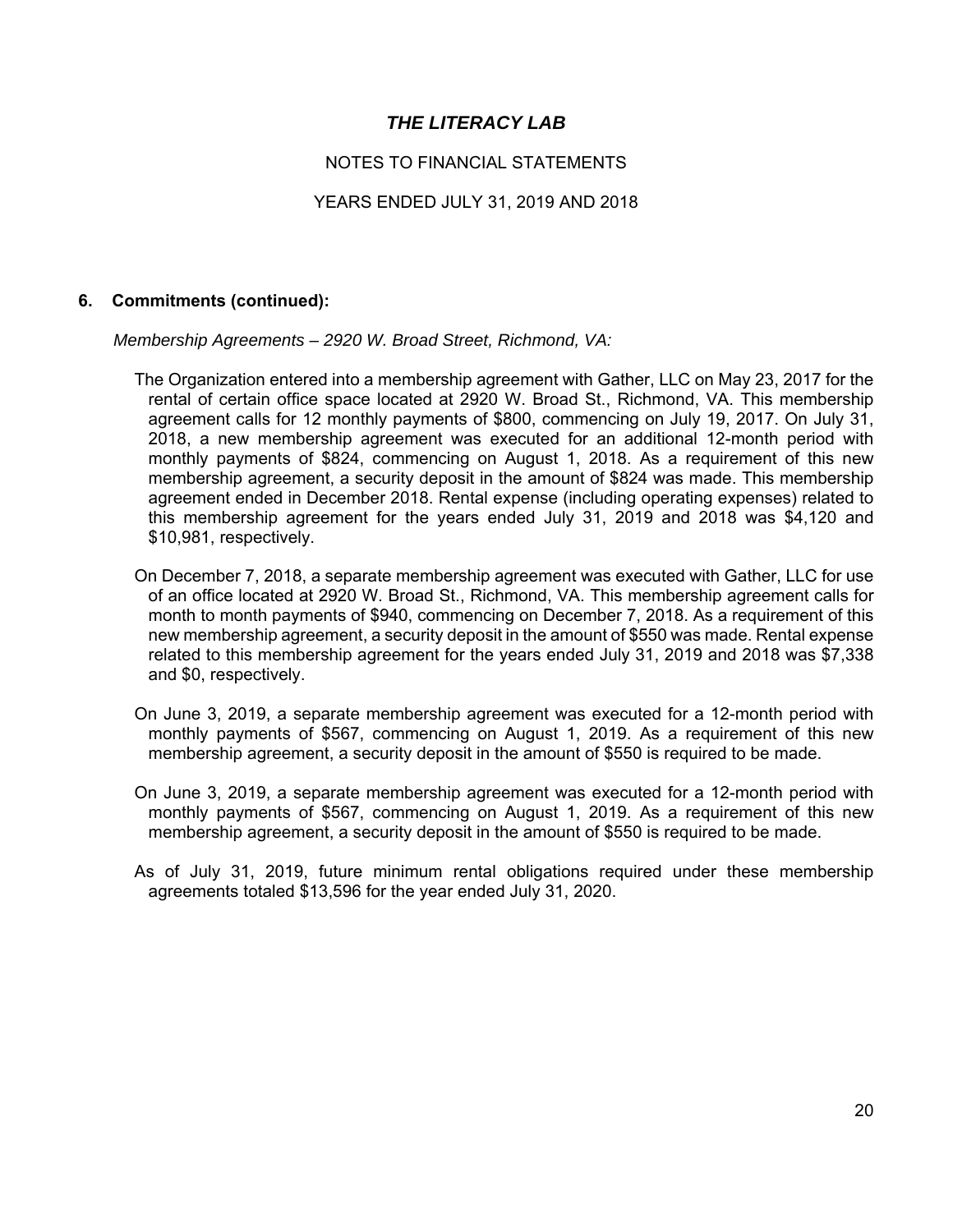## NOTES TO FINANCIAL STATEMENTS

## YEARS ENDED JULY 31, 2019 AND 2018

### **6. Commitments (continued):**

*Parking Agreement – LAZ Parking:* 

On December 1, 2015, the Organization entered into a parking agreement with LAZ Parking for the rental of five (5) parking spaces. The agreement was for one month, automatically renewable upon timely receipt of the prevailing fee. The parking agreement calls for monthly payments of \$1,229 thru June 2019 and was reduced to \$983 for July 2019. This parking agreement was terminated in August 2019, subsequent to year end. Rental expense related to this parking agreement for the years ended July 31, 2019 and 2018 was \$14,500 and \$14,534, respectively.

#### **7. Line of credit:**

 The Organization has a \$300,000 line of credit note with PNC Bank. Borrowings under the line bear interest at the WSJ Prime Rate plus 0.68% (5.93% at July 31, 2019). The line of credit is secured by the assets of the Organization. Accrued interest will be due and payable on the first day of each month. The outstanding principal balance and any unpaid interest are due at maturity (May 1, 2020). There have been no drawdowns on the line of credit, and there was no outstanding balance on the line of credit at July 31, 2019 and 2018. The agreement requires the Organization to comply with certain non-financial covenants.

### **8. Concentrations:**

 The Organization holds its cash in checking and money market accounts at one financial institution. At July 31, 2019 and 2018, the total cash balance reported by the bank exceeded the Federal Deposit Insurance Corporation (FDIC) limit of \$250,000 by approximately \$3,269,000 and \$2,338,000, respectively. The Organization has not experienced any losses on these accounts and does not believe it is exposed to any significant credit risk related to cash.

 70% and 73% of total support was attributable to grants and contributions for the years ended July 31, 2019 and 2018, respectively. Concentrations with respect to grants and contributions are limited due to the large number of contributors comprising the Organization's contributor base and their dispersion across different industries and donor backgrounds.

#### **9. Related party transactions:**

 Various board members and family members of board members of the Organization contributed to the Organization. These contributions totaled \$155,350 and \$91,350 during the years ended July 31, 2019 and 2018, respectively.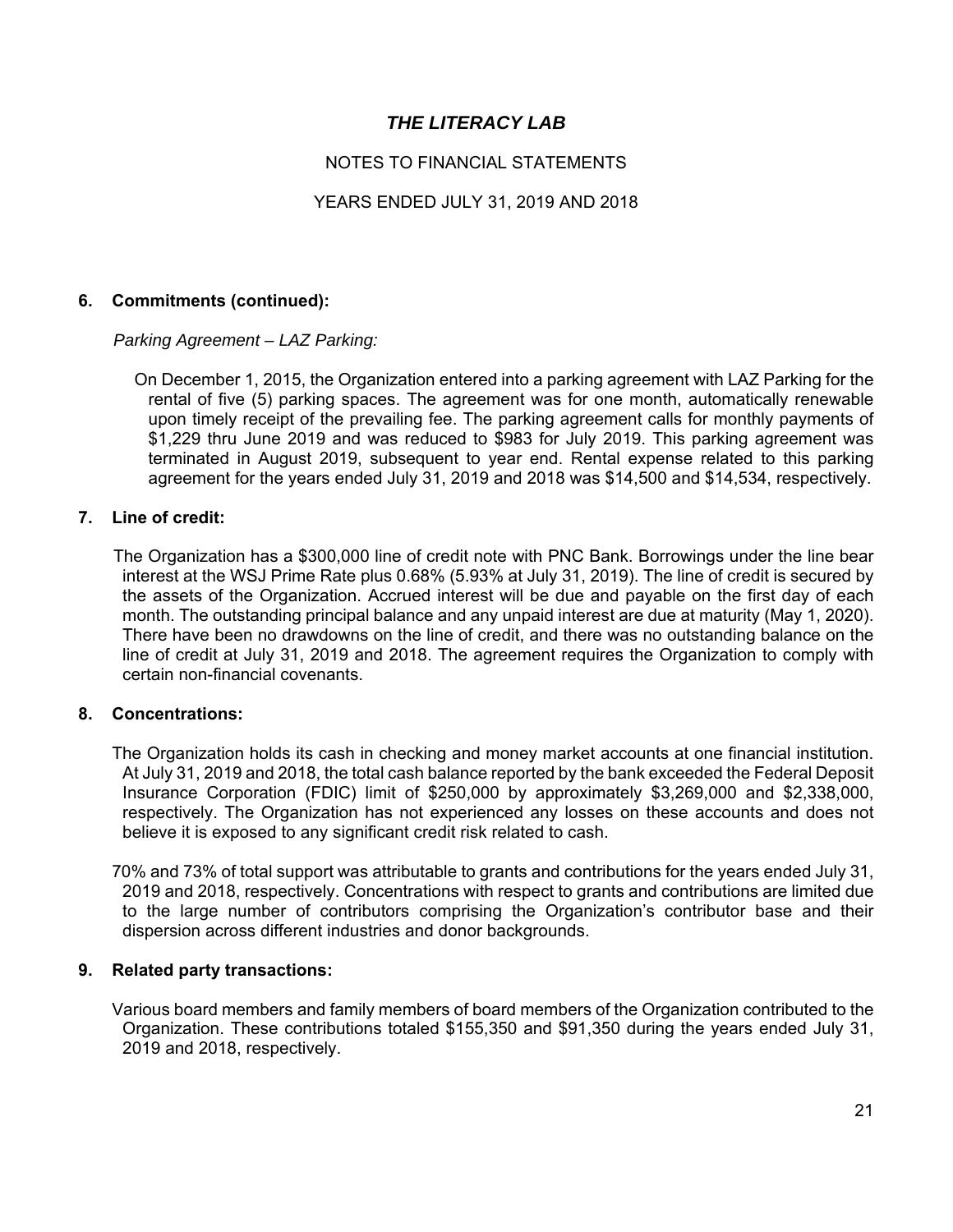## NOTES TO FINANCIAL STATEMENTS

### YEARS ENDED JULY 31, 2019 AND 2018

#### **10. Retirement plan:**

 Employees of the Organization are covered under an optional contributory retirement plan that covers substantially all employees. The Organization does not provide employer matching contributions. Therefore, no expense has been recorded for the years ended July 31, 2019 and 2018.

#### **11. Subsequent events:**

 Management evaluated subsequent events through January 28, 2020, the date the financial statements were available to be issued.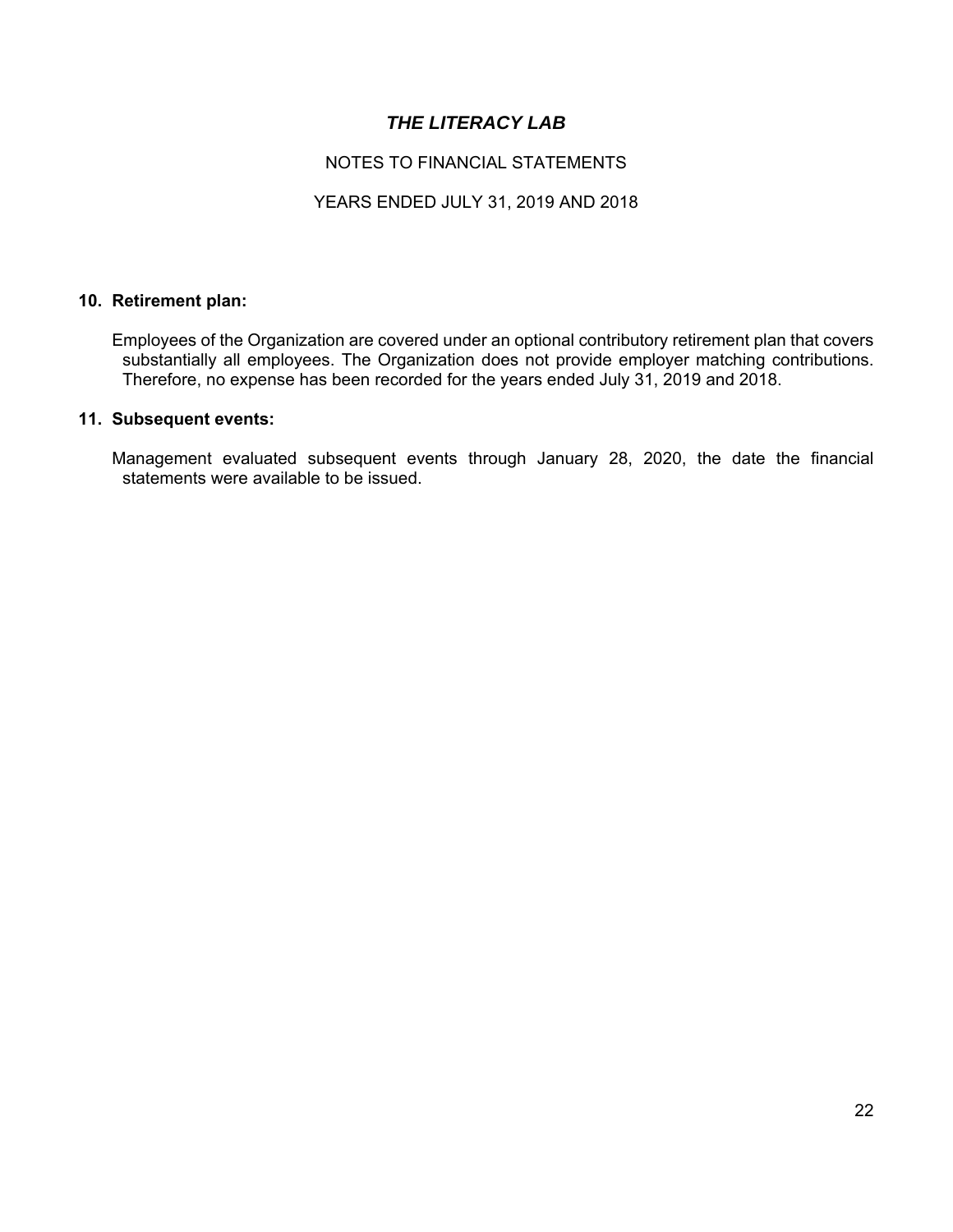#### SCHEDULE OF REVENUES AND EXPENSES – DEPARTMENT OF WORKFORCE DEVELOPMENT – CONTRACT NO. 44500-O18-ILH0024-01

|                                                                                                                                          | Approved                                                |                                             | Total contract costs through July 31, 2019  |                                                      |
|------------------------------------------------------------------------------------------------------------------------------------------|---------------------------------------------------------|---------------------------------------------|---------------------------------------------|------------------------------------------------------|
|                                                                                                                                          | contract<br>budget                                      | Reported                                    | Actual<br>costs                             | Receivable<br>(deferred)                             |
| Budget categories:<br><b>Salaries</b><br>Fringe benefits<br>Marketing, participant training and placement<br>Supplies and other expenses | 130,000<br>\$<br>19,500<br>263,500<br>87,000            | \$<br>92,743<br>14,489<br>186,476<br>76,163 | \$<br>92,743<br>14,489<br>186,476<br>76,163 | \$<br>(37, 257)<br>(5,011)<br>(77, 024)<br>(10, 837) |
| Total                                                                                                                                    | 500,000<br>S.                                           | \$369,871                                   | \$369,871                                   | \$ (130, 129)                                        |
|                                                                                                                                          | Grant funds received by year:<br>7/31/2018<br>7/31/2019 |                                             | 500,000<br>\$                               |                                                      |
|                                                                                                                                          |                                                         |                                             | \$500,000                                   |                                                      |
|                                                                                                                                          | 7/31/2018<br>7/31/2019                                  | Project costs expended by year:             | \$<br>32,503<br>337,368                     |                                                      |
|                                                                                                                                          |                                                         |                                             | \$ 369,871                                  |                                                      |

### YEAR ENDED JULY 31, 2019 (See independent auditors' report)

#### **Notes to schedule of revenues and expenses – Department of Workforce Development:**

*Significant accounting policies and general information:* 

 The accompanying schedule of revenues and expenses – Department of Workforce Development (DWD) includes the DWD award activity of the Organization only and is presented on the accrual basis of accounting. Therefore, the amounts presented in this schedule may differ from the amounts presented in the preparation of the basic financial statements.

 Because the schedule presents only a selected portion of the operations of the Organization, it is not intended to and does not present the financial position or changes in net assets of the Organization.

*Contract period:* 

The DWD Grant contract period runs from March 23, 2018 to March 22, 2020.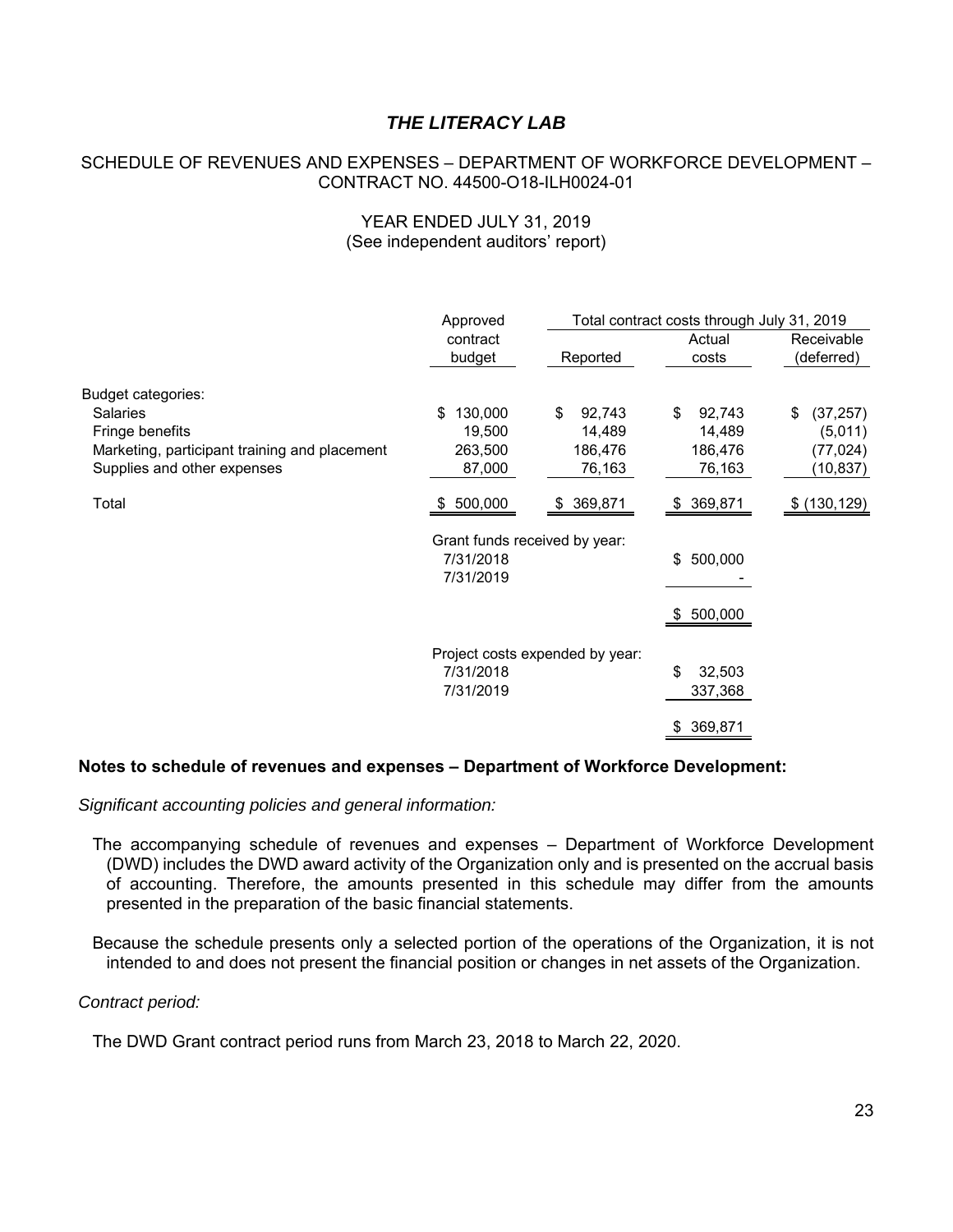## SCHEDULE OF EXPENDITURES OF FEDERAL AWARDS

### YEAR ENDED JULY 31, 2019 (See independent auditors' report)

| Federal grantor/pass-through grantor program title                                                                                                                                                     | Federal<br><b>CFDA</b><br>number     | Pass-through<br>grantors<br>number | Federal<br>expenditures            |
|--------------------------------------------------------------------------------------------------------------------------------------------------------------------------------------------------------|--------------------------------------|------------------------------------|------------------------------------|
| <b>Corporation for National and Community Services:</b>                                                                                                                                                |                                      |                                    |                                    |
| AmeriCorps National Direct Fixed Amount Program<br>FY2019 Criminal History Check Surge Funding                                                                                                         | 94.006<br>94.009                     | N/A<br>N/A                         | \$1,299,780<br>898                 |
| Passed Through The Mayor's Office on Volunteerism (Serve DC):                                                                                                                                          |                                      |                                    |                                    |
| DC Reading Corps<br>FY2019 Criminal History Check Surge Funding                                                                                                                                        | 94.006<br>94.009                     | N/A<br>N/A                         | 260,000<br>825                     |
| Passed Through the Virginia Department of Social Services:                                                                                                                                             |                                      |                                    |                                    |
| VA Reading Corps<br>Training and Technical Assistance<br>Training and Technical Assistance<br>FY2019 Criminal History Check Surge Funding<br>Passed Through the Missouri Community Service Foundation: | 94.006<br>94.009<br>94.009<br>94.009 | N/A<br>N/A<br>N/A<br>N/A           | 1,023,420<br>1,282<br>465<br>2,588 |
| <b>MO Reading Corps</b><br>FY2019 Criminal History Check Surge Funding                                                                                                                                 | 94.006<br>94.009                     | N/A<br>N/A                         | 261,000<br>1,455                   |
| Passed Through the Maryland Governor's Office<br>on Service and Volunteerism:                                                                                                                          |                                      |                                    |                                    |
| <b>MD Reading Corps</b><br>FY2019 Criminal History Check Surge Funding                                                                                                                                 | 94.006<br>94.009                     | N/A<br>N/A                         | 279,999<br>866                     |
| Passed Through the Massachusetts Service Alliance:                                                                                                                                                     |                                      |                                    |                                    |
| <b>MA Reading Corps</b><br>FY2019 Criminal History Check Surge Funding                                                                                                                                 | 94.006<br>94.009                     | N/A<br>N/A                         | 298,639<br>308                     |
| Total Corporation for National and Community Services                                                                                                                                                  |                                      |                                    | 3,431,525                          |
| U.S. Department of Education:                                                                                                                                                                          |                                      |                                    |                                    |
| Passed Through the District of Columbia:                                                                                                                                                               |                                      |                                    |                                    |
| DC School Choice Incentive Program                                                                                                                                                                     | 84.370C                              | N/A                                | 7,908                              |
| Passed Through the Maryland State Department of Education:                                                                                                                                             |                                      |                                    |                                    |
| Preschool Development Grant-Expansion                                                                                                                                                                  | 84.419B                              | N/A                                | 75,000                             |
| Total U.S. Department of Education                                                                                                                                                                     |                                      |                                    | 82,908                             |
| <b>Total Federal Awards</b>                                                                                                                                                                            |                                      |                                    | \$3,514,433                        |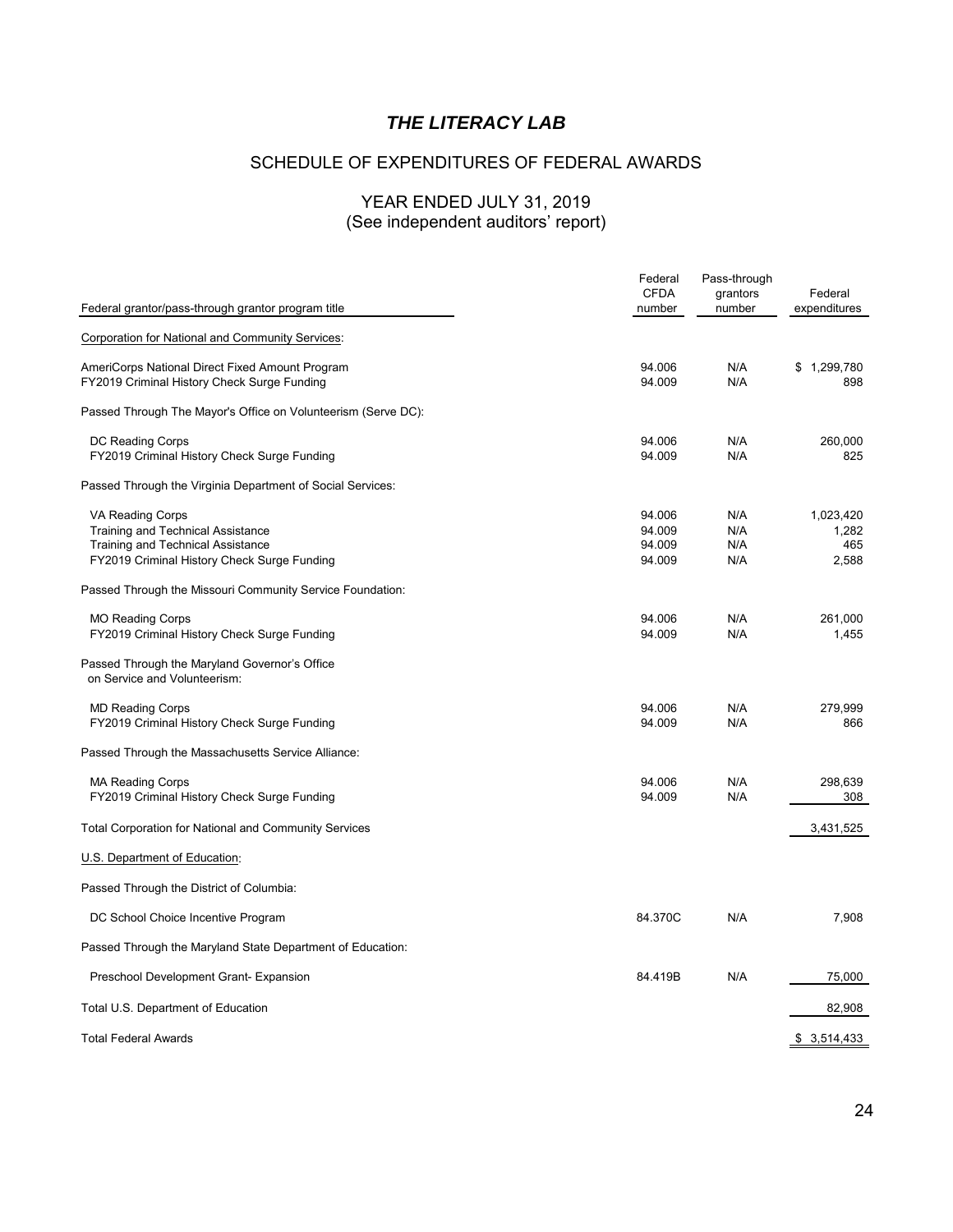## NOTES TO SCHEDULE OF EXPENDITURES OF FEDERAL AWARDS

## YEAR ENDED JULY 31, 2019

### **Notes to schedule of expenditures of federal awards:**

*Significant accounting policies and general information:* 

The accompanying schedule of expenditures of federal awards includes the federal award activity of the Organization and is presented on the accrual basis of accounting. The information in the schedule is presented in accordance with Title 2 U.S. *Code of Federal Regulations Part 200*, *Uniform Administrative Requirements, Cost Principles and Audit Requirements for Federal Awards* (Uniform Guidance). Therefore, the amounts presented in this schedule may differ from the amounts presented in the preparation of the basic financial statements.

Because the schedule presents only a selected portion of the operations of the Organization, it is not intended to and does not present the financial position or changes in net assets of the Organization.

None of the federal awards received have been passed through to subrecipients.

*Indirect costs:* 

The Organization elected not to use the ten percent deminimis indirect cost rate.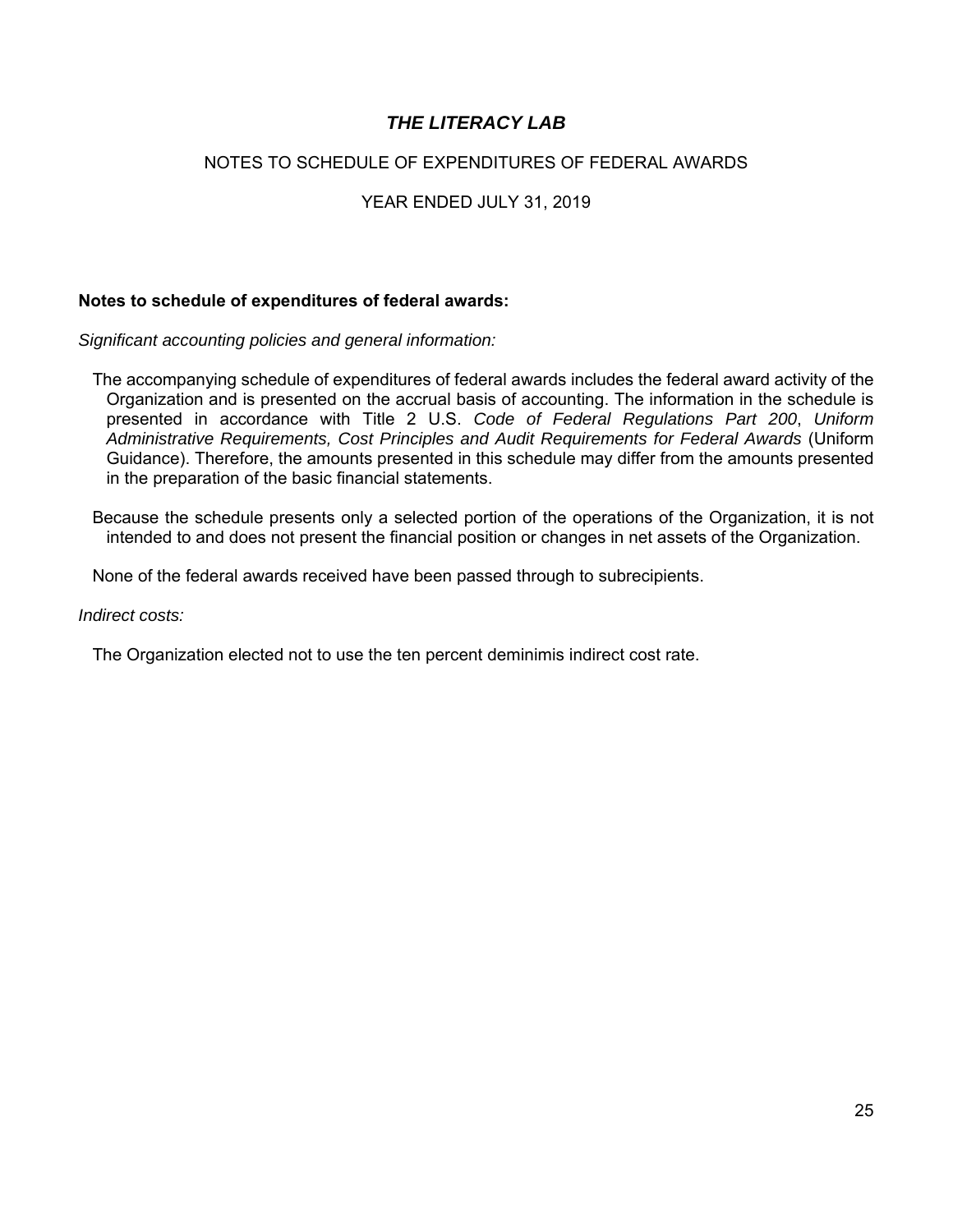

A Professional Corporation

Independent Auditors' Report on Internal Control over Financial Reporting and on Compliance and Other Matters Based on an Audit of Financial Statements Performed in Accordance with *Government Auditing Standards* 

Board of Directors The Literacy Lab Washington, D.C.

We have audited, in accordance with auditing standards generally accepted in the United States of America and the standards applicable to financial audits contained in *Government Auditing Standards* issued by the Comptroller General of the United States, the financial statements of The Literacy Lab, which comprise the statement of financial position as of July 31, 2019 and the related statements of activities, functional expenses and cash flows for the year then ended and the related notes to the financial statements, and have issued our report thereon dated January 28, 2020.

### **Internal Control Over Financial Reporting**

In planning and performing our audit of the financial statements, we considered The Literacy Lab's internal control over financial reporting (internal control) to determine the audit procedures that are appropriate in the circumstances for the purpose of expressing our opinion on the financial statements, but not for the purpose of expressing an opinion on the effectiveness of The Literacy Lab's internal control. Accordingly, we do not express an opinion on the effectiveness of The Literacy Lab's internal control.

A *deficiency in internal control* exists when the design or operation of a control does not allow management or employees, in the normal course of performing their assigned functions, to prevent, or detect and correct, misstatements on a timely basis. A *material weakness* is a deficiency, or a combination of deficiencies, in internal control such that there is a reasonable possibility that a material misstatement of the entity's financial statements will not be prevented or detected and corrected on a timely basis. A *significant deficiency* is a deficiency, or a combination of deficiencies, in internal control that is less severe than a material weakness, yet important enough to merit attention by those charged with governance.

Our consideration of internal control was for the limited purpose described in the first paragraph of this section and was not designed to identify all deficiencies in internal control that might be material weaknesses or significant deficiencies. Given these limitations, during our audit we did not identify any deficiencies in internal control that we consider to be material weaknesses. However, material weaknesses may exist that have not been identified.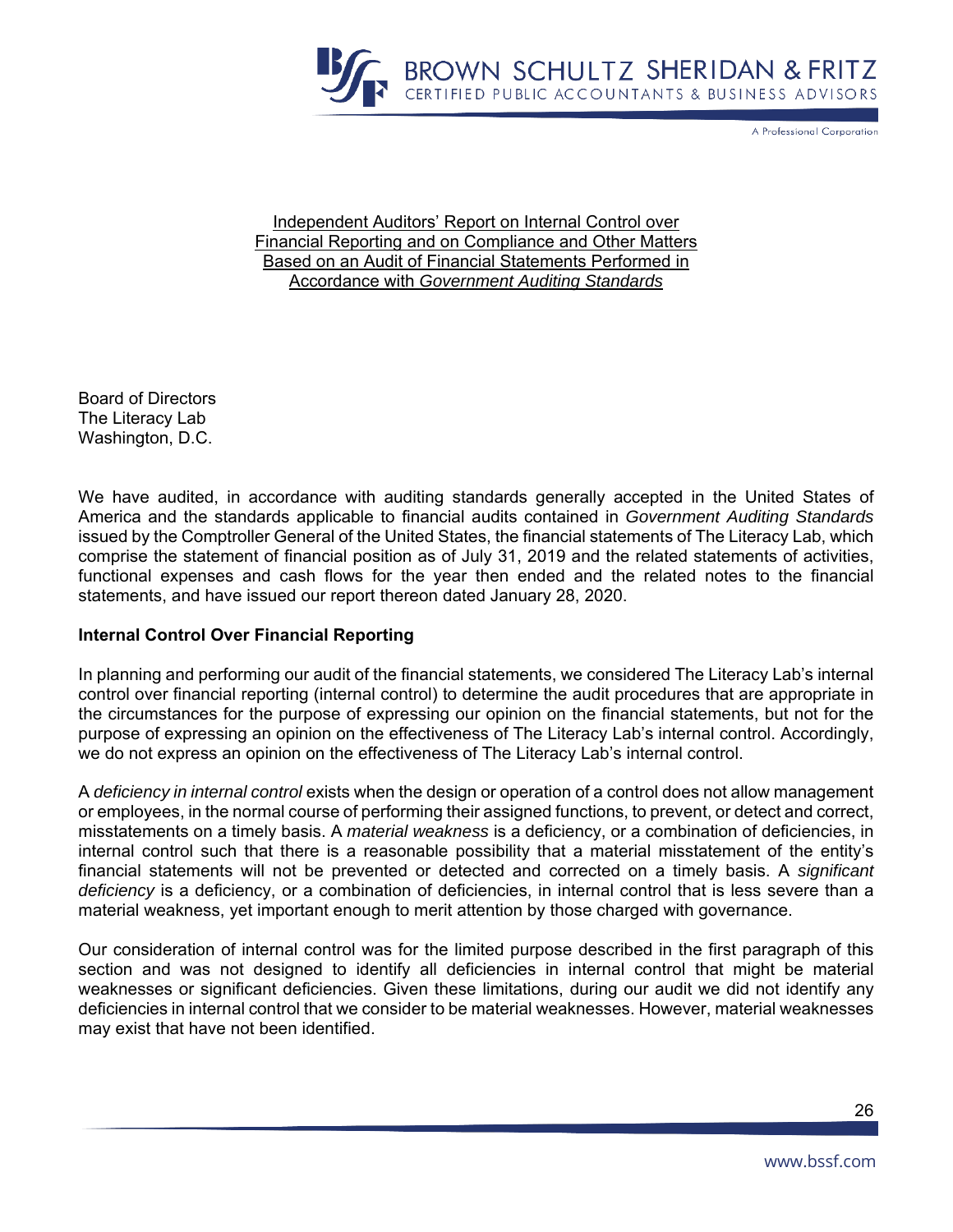### **Compliance and Other Matters**

As part of obtaining reasonable assurance about whether The Literacy Lab's financial statements are free of material misstatement, we performed tests of its compliance with certain provisions of laws, regulations, contracts and grant agreements, noncompliance with which could have a direct and material effect on the determination of financial statement amounts. However, providing an opinion on compliance with those provisions was not an objective of our audit, and accordingly, we do not express such an opinion. The results of our tests disclosed no instances of noncompliance or other matters that are required to be reported under *Government Auditing Standards*.

### **Purpose of this Report**

The purpose of this report is solely to describe the scope of our testing of internal control and compliance and the results of that testing, and not to provide an opinion on the effectiveness of The Literacy Lab's internal control or on compliance. This report is an integral part of an audit performed in accordance with *Government Auditing Standards* in considering The Literacy Lab's internal control and compliance. Accordingly, this communication is not suitable for any other purpose.

Brown Schultz Skidan's Fitz

Camp Hill, Pennsylvania January 28, 2020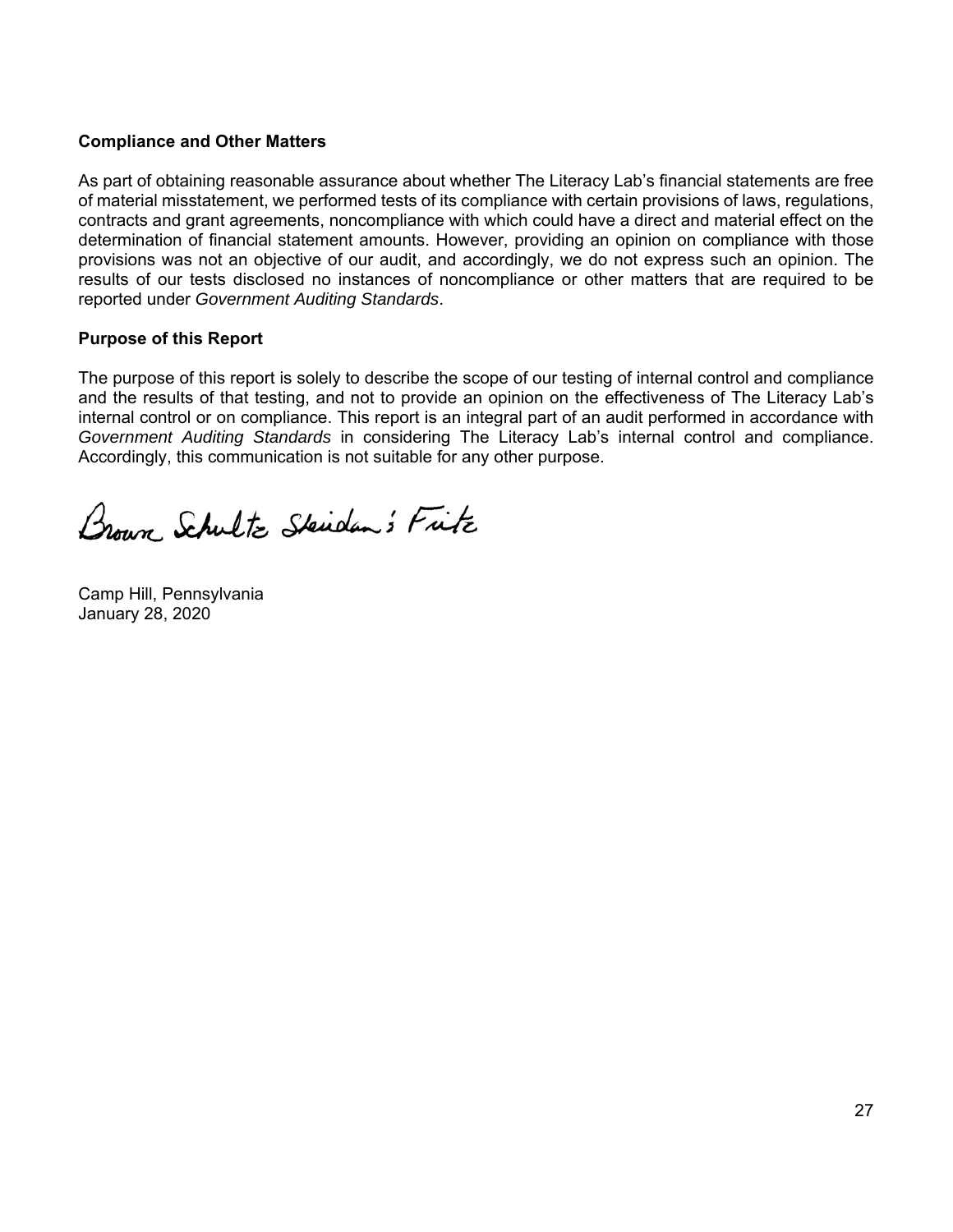

A Professional Corporation

#### Independent Auditors' Report on Compliance for the Major Program and on Internal Control Over Compliance Required by the Uniform Guidance

Board of Directors The Literacy Lab Washington, D.C.

### **Report on Compliance for the Major Federal Program**

We have audited The Literacy Lab's compliance with the types of compliance requirements described in the *OMB Compliance Supplement* that could have a direct and material effect on The Literacy Lab's major federal program for the year ended July 31, 2019. The Literacy Lab's major federal program is identified in the summary of auditors' results section of the accompanying schedule of findings and questioned costs.

### **Management's Responsibility**

Management is responsible for compliance with federal statutes, regulations and the terms and conditions of its federal awards applicable to its federal programs.

### **Auditors' Responsibility**

Our responsibility is to express an opinion on compliance for The Literacy Lab's major federal program based on our audit of the types of compliance requirements referred to above. We conducted our audit of compliance in accordance with auditing standards generally accepted in the United States of America; the standards applicable to financial audits contained in *Government Auditing Standards*, issued by the Comptroller General of the United States and the audit requirements of Title 2 U.S. *Code of Federal Regulations Part 200*, *Uniform Administrative Requirements, Cost Principles and Audit Requirements for Federal Awards* (Uniform Guidance). Those standards and the Uniform Guidance require that we plan and perform the audit to obtain reasonable assurance about whether noncompliance with the types of compliance requirements referred to above that could have a direct and material effect on a major federal program occurred. An audit includes examining, on a test basis, evidence about The Literacy Lab's compliance with those requirements and performing such other procedures as we considered necessary in the circumstances.

We believe that our audit provides a reasonable basis for our opinion on compliance for the major federal program. However, our audit does not provide a legal determination on The Literacy Lab's compliance.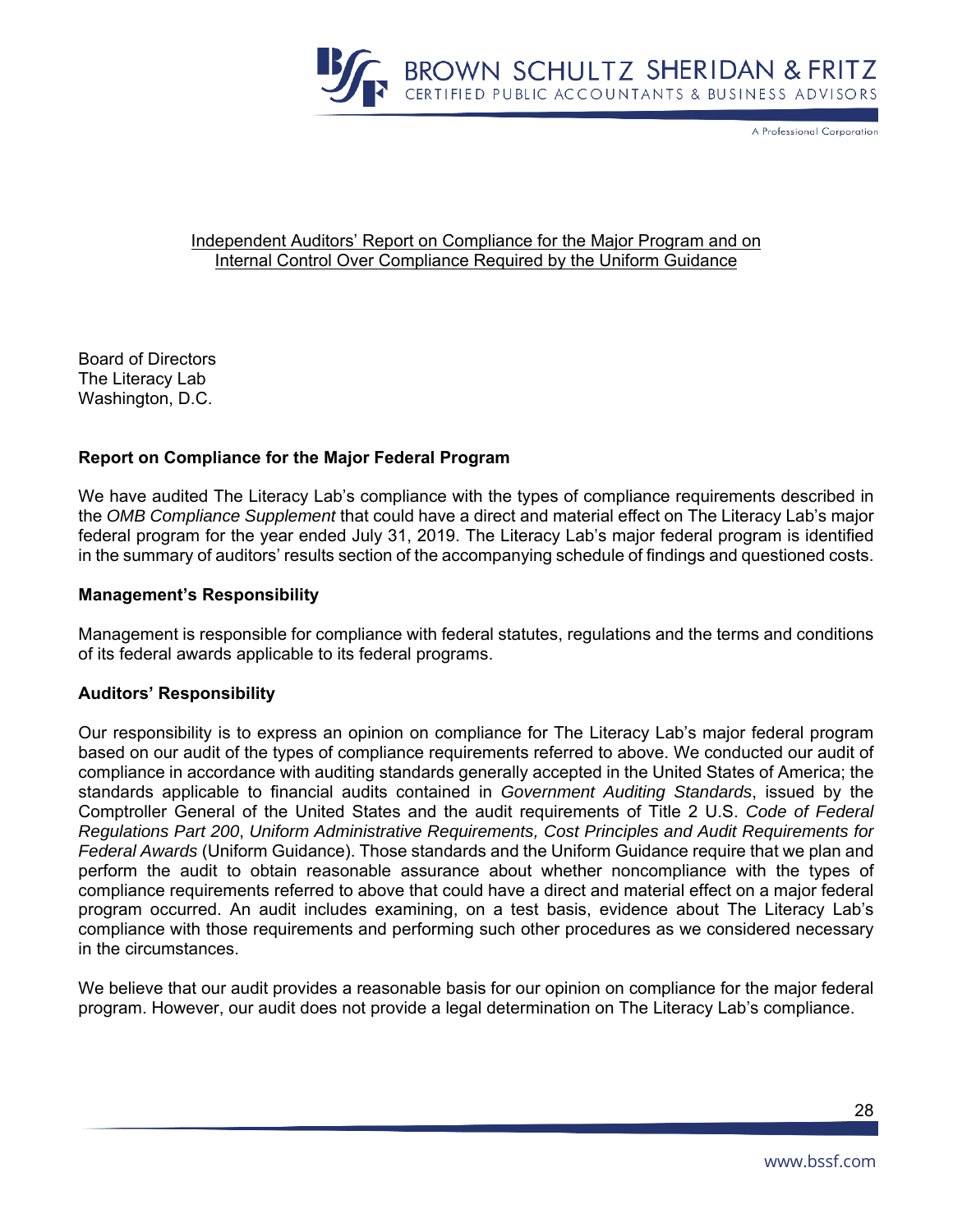#### **Opinion on the Major Federal Program**

In our opinion, The Literacy Lab complied, in all material respects, with the types of compliance requirements referred to above that could have a direct and material effect on its major federal program for the year ended July 31, 2019.

#### **Report on Internal Control Over Compliance**

Management of The Literacy Lab is responsible for establishing and maintaining effective internal control over compliance with the types of compliance requirements referred to above. In planning and performing our audit of compliance, we considered The Literacy Lab's internal control over compliance with the types of requirements that could have a direct and material effect on the major federal program to determine the auditing procedures that are appropriate in the circumstances for the purpose of expressing our opinion on compliance for the major federal program and to test and report on internal control over compliance in accordance with the Uniform Guidance, but not for the purpose of expressing an opinion on the effectiveness of internal control over compliance. Accordingly, we do not express an opinion on the effectiveness of The Literacy Lab's internal control over compliance.

A *deficiency in internal control over compliance* exists when the design or operation of a control over compliance does not allow management or employees, in the normal course of performing their assigned functions, to prevent, or detect and correct, noncompliance with a type of compliance requirement of a federal program on a timely basis. A *material weakness in internal control over compliance* is a deficiency, or combination of deficiencies, in internal control over compliance, such that there is a reasonable possibility that material noncompliance with a type of compliance requirement of a federal program will not be prevented or detected and corrected, on a timely basis. A *significant deficiency in internal control over compliance* is a deficiency, or a combination of deficiencies, in internal control over compliance with a type of compliance requirement of a federal program that is less severe than a material weakness in internal control over compliance, yet important enough to merit attention by those charged with governance.

Our consideration of internal control over compliance was for the limited purpose described in the first paragraph of this section and was not designed to identify all deficiencies in internal control over compliance that might be material weaknesses or significant deficiencies. We did not identify any deficiencies in internal control over compliance that we consider to be material weaknesses. However, material weaknesses may exist that have not been identified.

### **Purpose of this Report**

The purpose of this report on internal control over compliance is solely to describe the scope of our testing of internal control over compliance and the results of that testing based on the requirements of the Uniform Guidance. Accordingly, this report is not suitable for any other purpose.

Brown Schultz Skidan's Fitz

Camp Hill, Pennsylvania January 28, 2020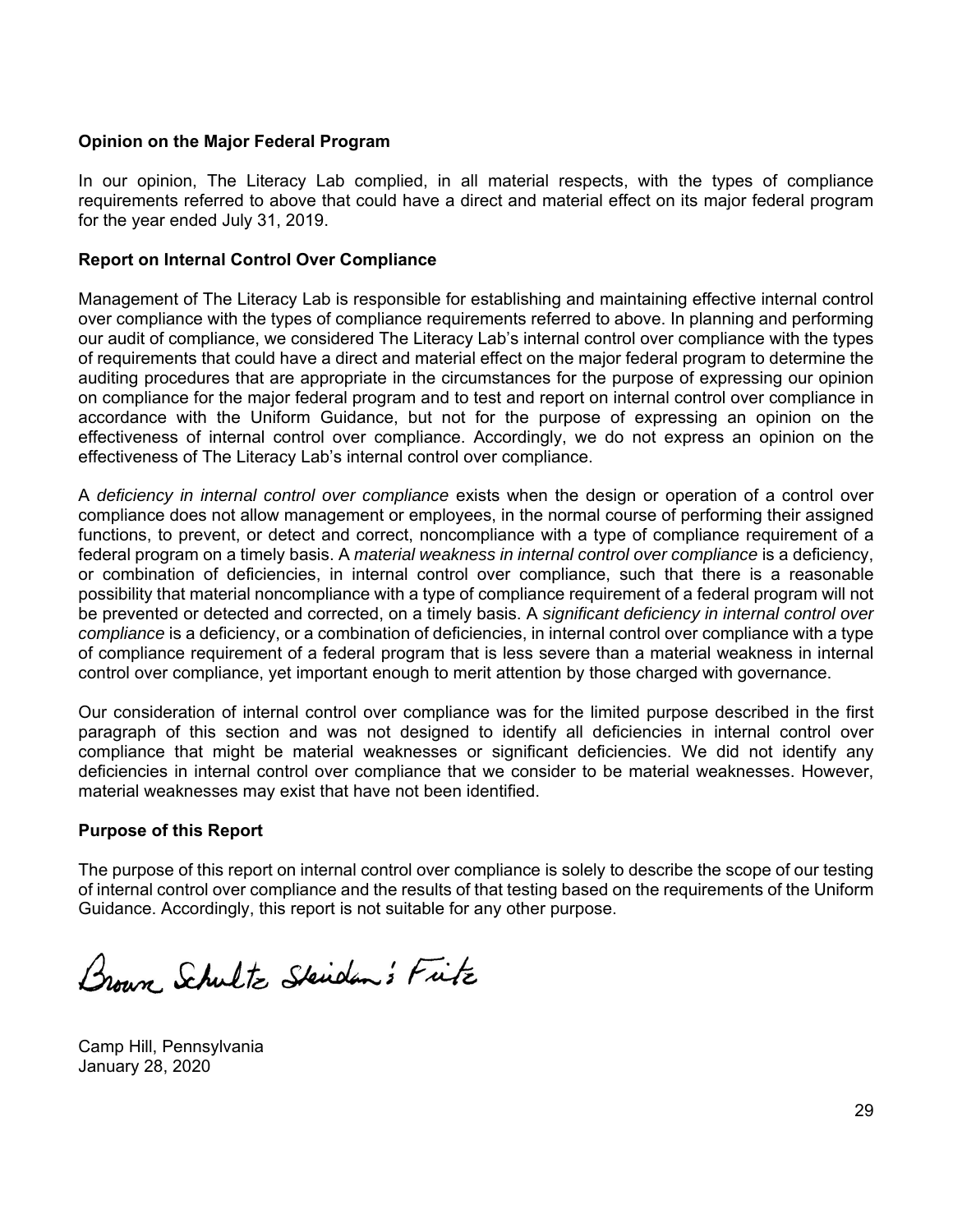# SCHEDULE OF FINDINGS AND QUESTIONED COSTS

# YEAR ENDED JULY 31, 2019

## I. SUMMARY OF AUDITORS' RESULTS:

| <b>Financial statements</b>                                                                           |                                    |            |     |              |                   |
|-------------------------------------------------------------------------------------------------------|------------------------------------|------------|-----|--------------|-------------------|
| Type of auditors' report issued:                                                                      |                                    | Unmodified |     |              |                   |
| Internal control over financial reporting:                                                            |                                    |            |     |              |                   |
| Material weakness(es) identified?                                                                     |                                    |            | yes |              |                   |
| Significant deficiency(ies) identified that are not<br>considered to be material weakness(es)?        |                                    |            | yes |              | $X$ none reported |
| Noncompliance material to financial statements noted?                                                 |                                    |            | yes | $\mathsf{X}$ | no                |
| Federal awards                                                                                        |                                    |            |     |              |                   |
| Internal control over major programs:                                                                 |                                    |            |     |              |                   |
| Material weakness(es) identified?                                                                     |                                    |            | yes | X no         |                   |
| Significant deficiency(ies) identified that are not<br>considered to be material weakness(es)?        |                                    |            | yes |              | X none reported   |
| Type of auditors' report issued on compliance for<br>major programs:                                  |                                    | Unmodified |     |              |                   |
| Any audit findings disclosed that are required to be reported<br>in accordance with Uniform Guidance? |                                    |            | yes | X no         |                   |
| Identification of major programs:                                                                     |                                    |            |     |              |                   |
| CFDA number(s)                                                                                        | Name of federal program or cluster |            |     |              |                   |
| 94.006                                                                                                | <b>AmeriCorps</b>                  |            |     |              |                   |